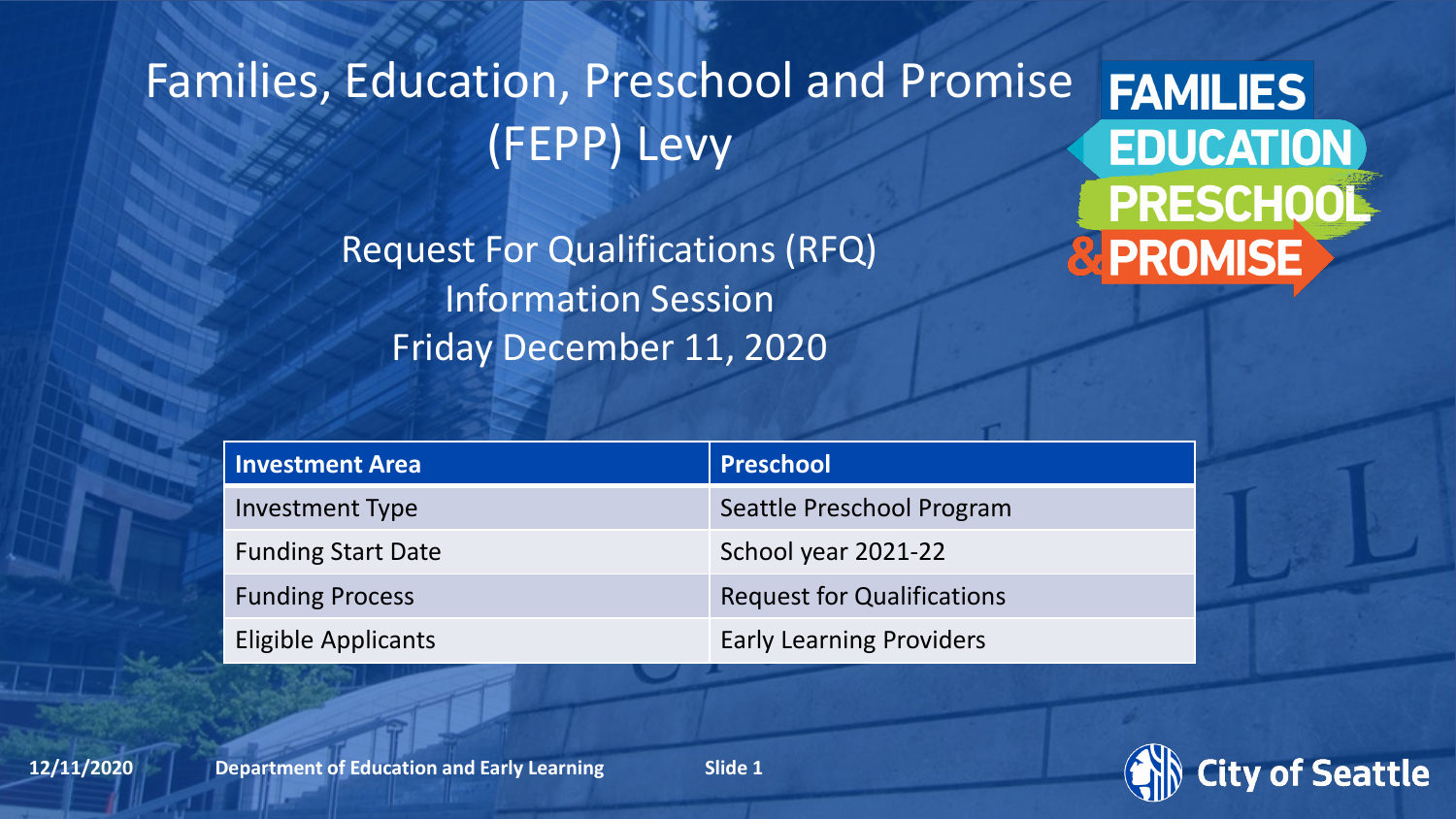# **Information Session Agenda**

- FEPP Levy Overview
	- SPP Investment and Program Overview
- RFQ Key Information
	- Overview & Process
	- Timeline
	- Application Requirements
	- Next Steps & Resources
- Questions

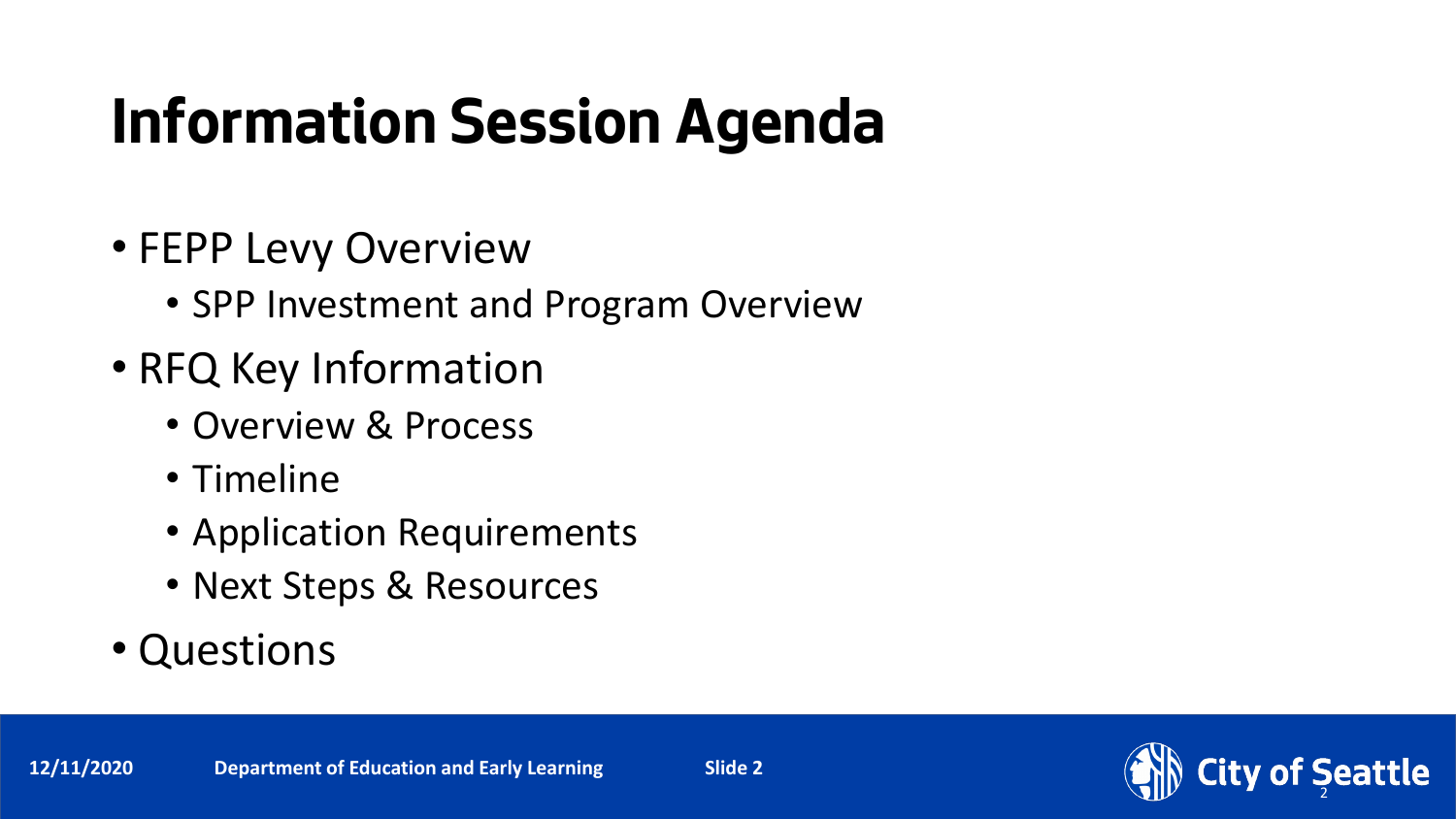## **FEPP Levy Investments**



- The FEPP Levy will invest **preschool to post-secondary**, increasing access to and utilization of programs and services for **historically-underserved students**.
- The FEPP Levy funds three core strategies:
	- 1. Equitable Educational Opportunities
	- 2. High-Quality Learning Environments
	- 3. Student and Family Supports

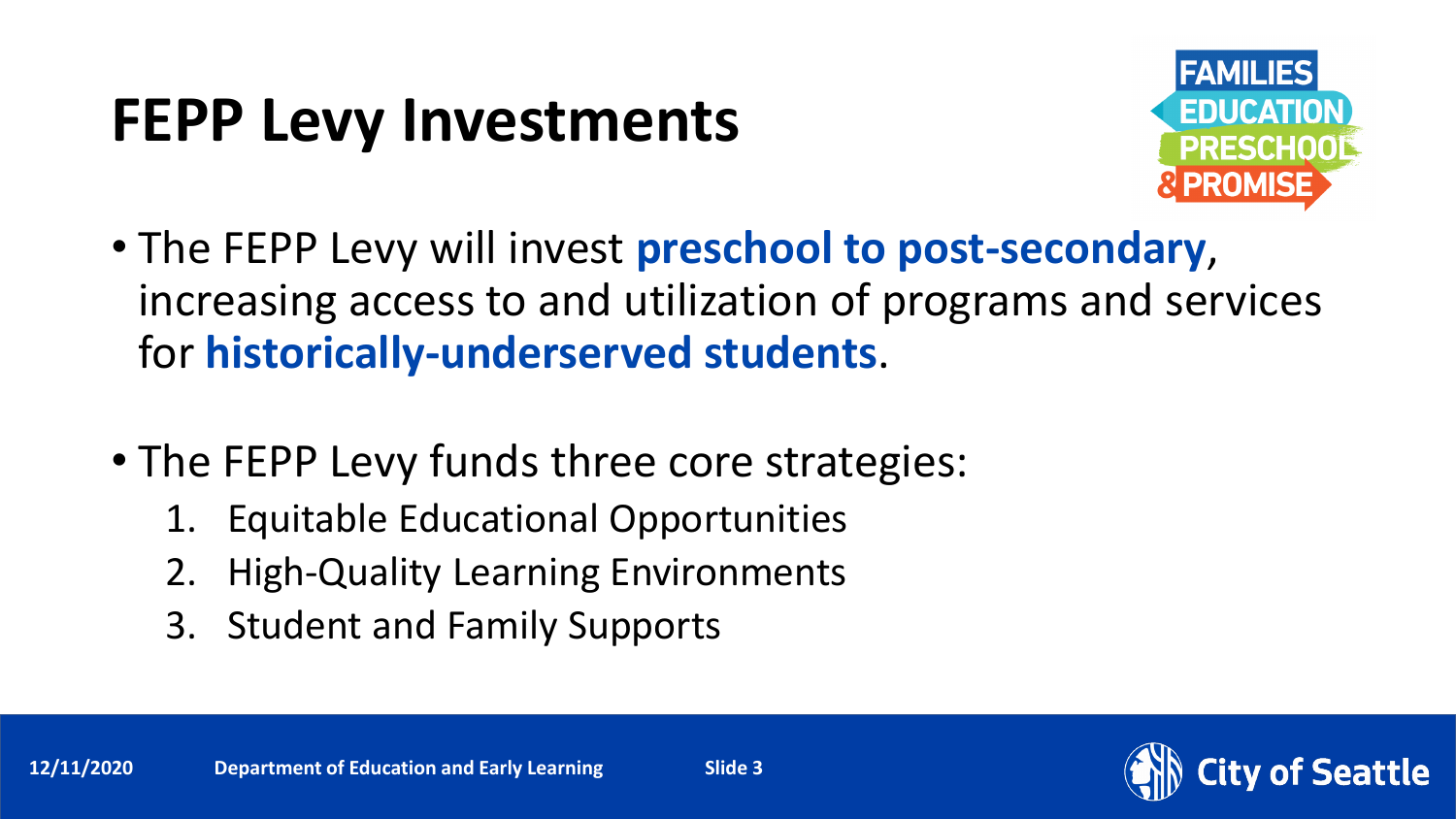## **Overall Goal & Outcome**

*Closing gaps, leading with race*



Partner with families and communities to achieve educational equity, close opportunity gaps, and build a better economic future for Seattle students

### **Goal Outcome**

African American/Black, Hispanic/Latino, Native American, Pacific Islander, underserved Asian populations, other students of color, refugee and immigrant, homeless, English Language learners, and LGBTQ students achieve academically across the preschool to post-secondary continuum

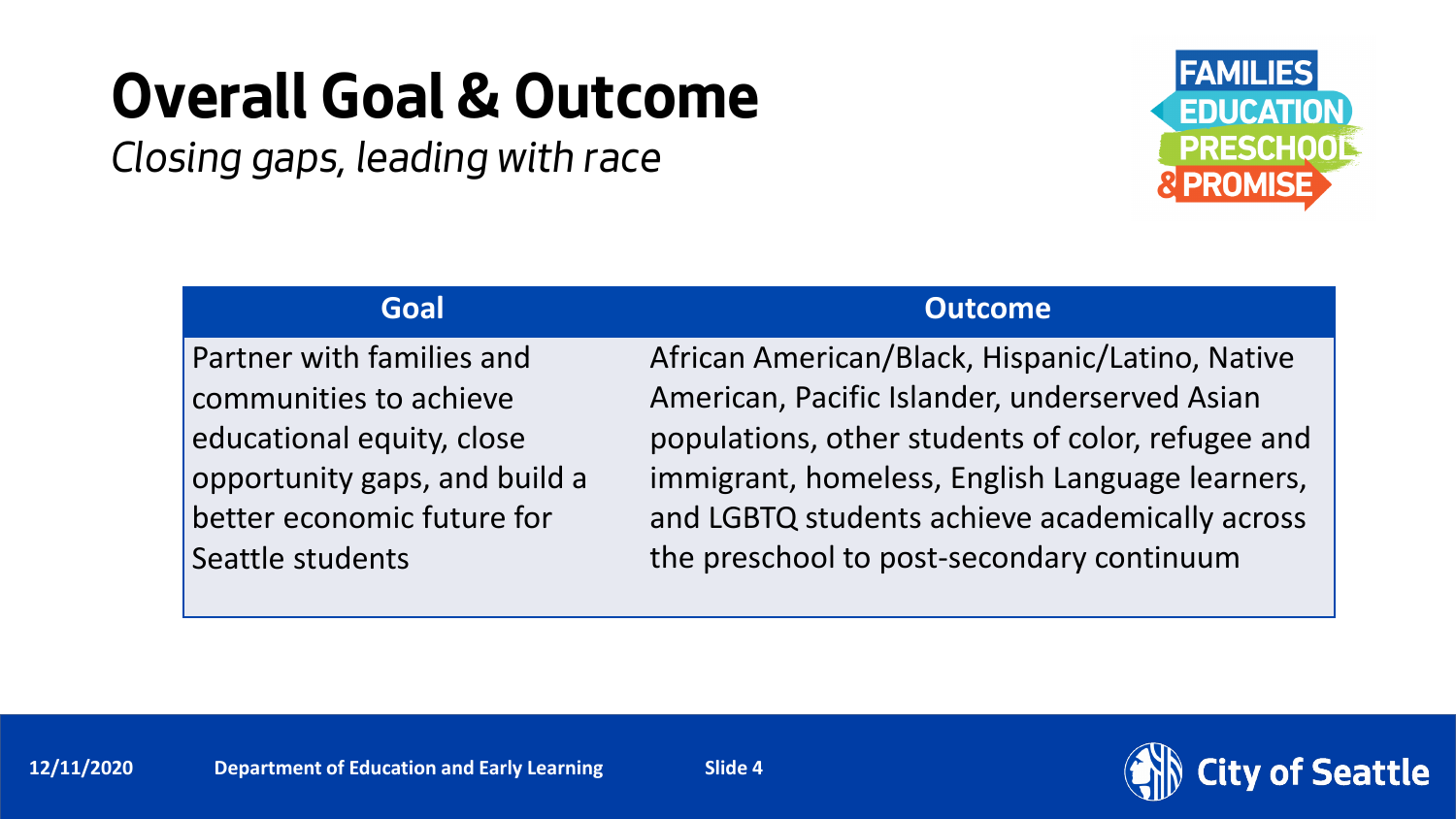## **2018 FEPP Levy Investment Areas**



**12/11/2020** Department of Education and Early Learning Slide 5

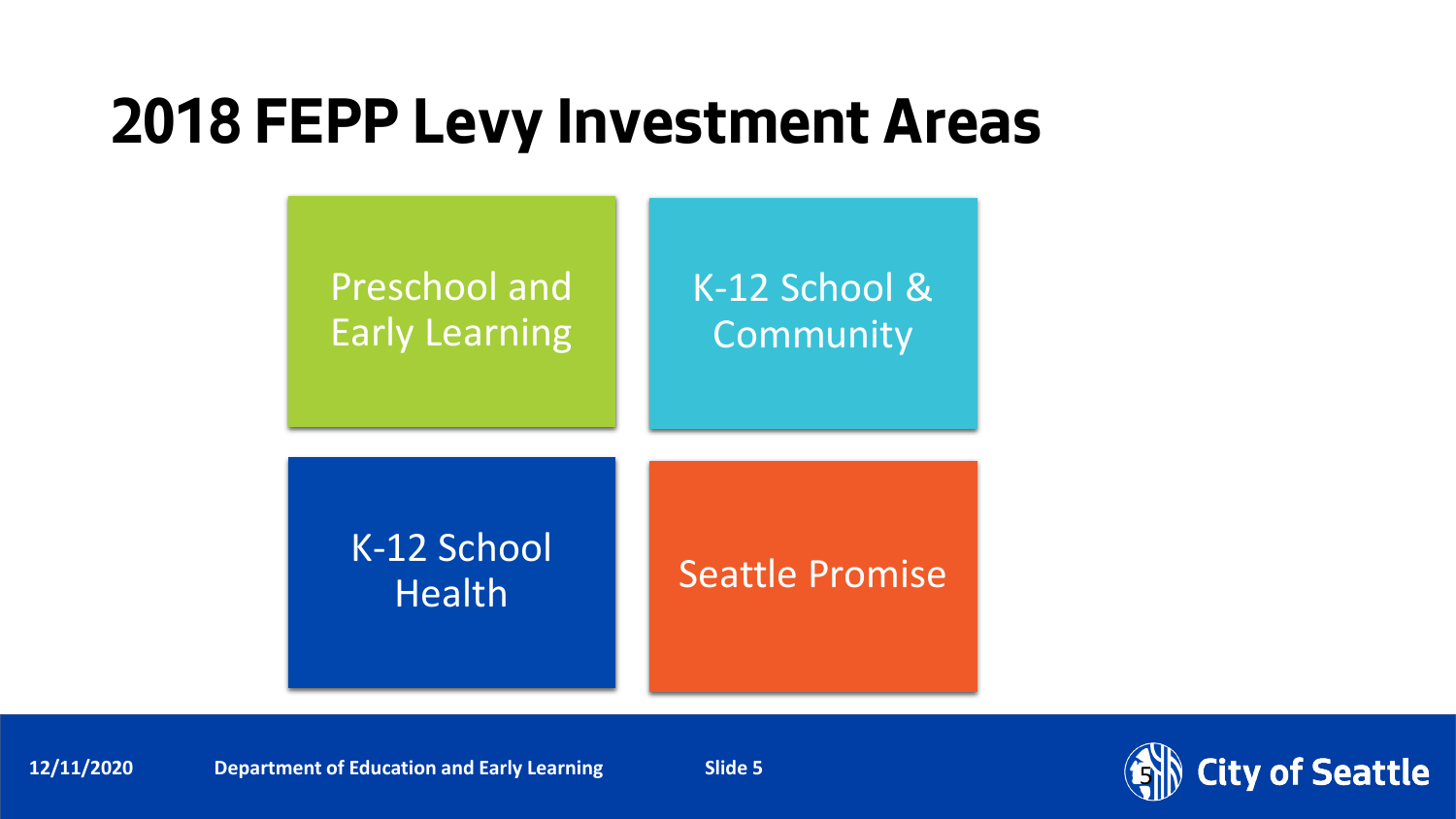## **Preschool and Early Learning Investment**

The overarching goal of FEPP investments in Early Learning is to ensure that *Seattle students have access to and utilize high-quality early learning services that promote success in kindergarten*.

DEEL's primary investment in this area is the **Seattle Preschool Program (SPP)**

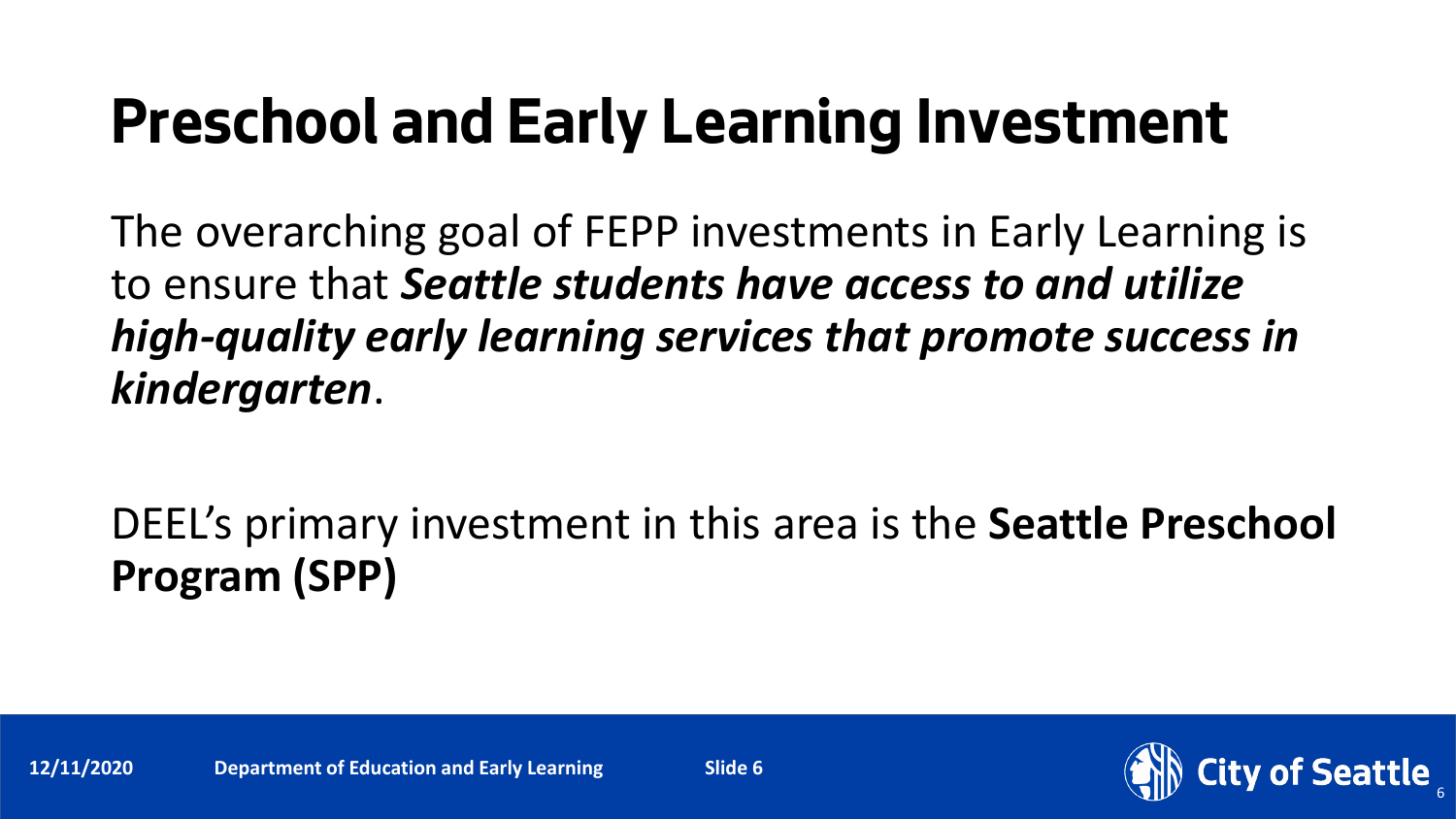## **SPP Context**

DEEL has approximately \$1,494,381 in funding beginning in the school year 2021-22 that will award up to 6 new classrooms.

These new classrooms will include a combination of:

- classrooms identified through this RFQ
- expansion of existing SPP and Pathway providers
- and direct contracting with eligible entities

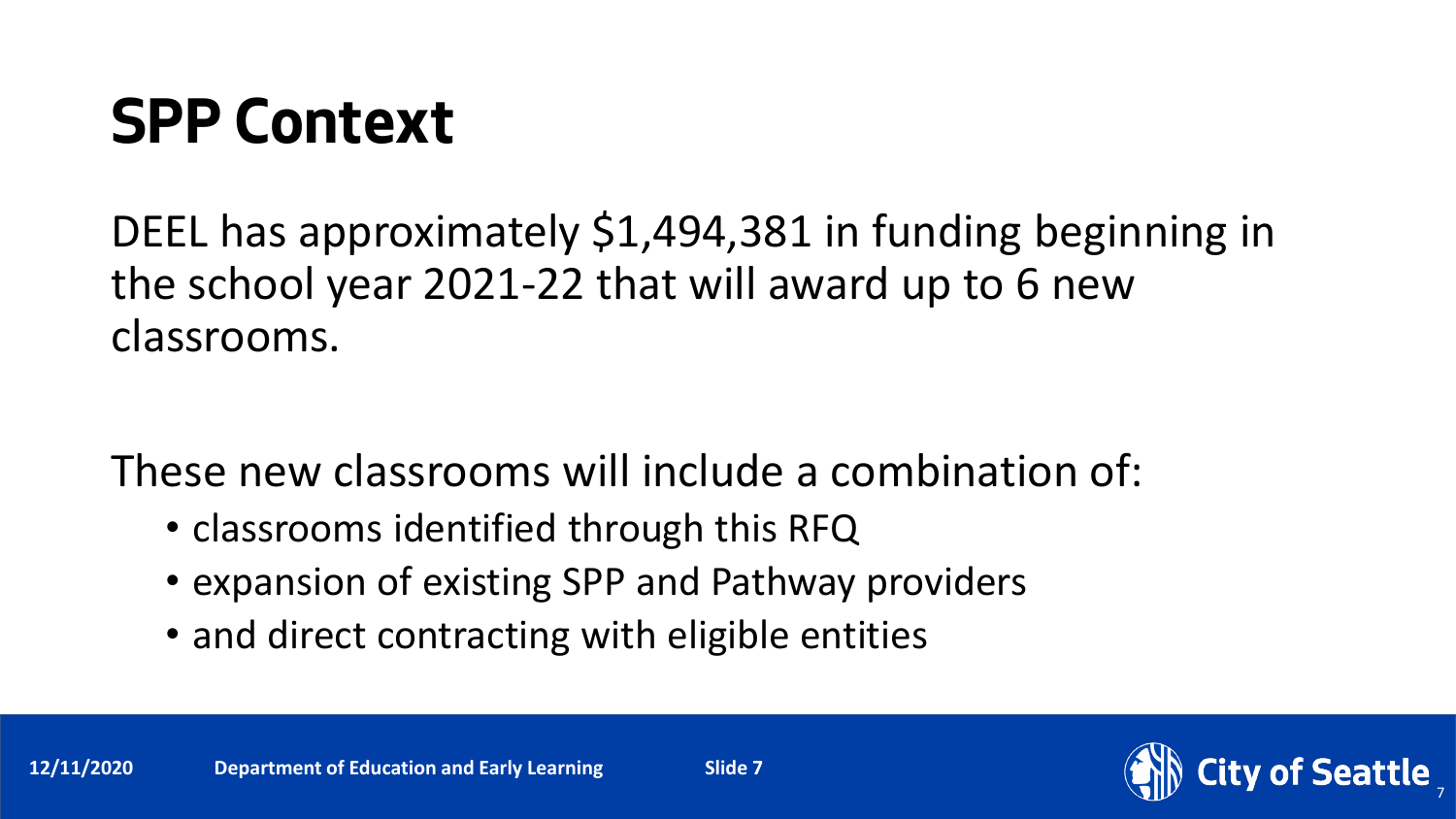## **SPP Context**

Through this RFQ, DEEL is seeking applicants that have never received public funding for preschool

Who does **not** need to apply through this RFQ?

- Currently contracted SPP or Pathway programs
- Seattle Public Schools
- Head Start or ECEAP programs



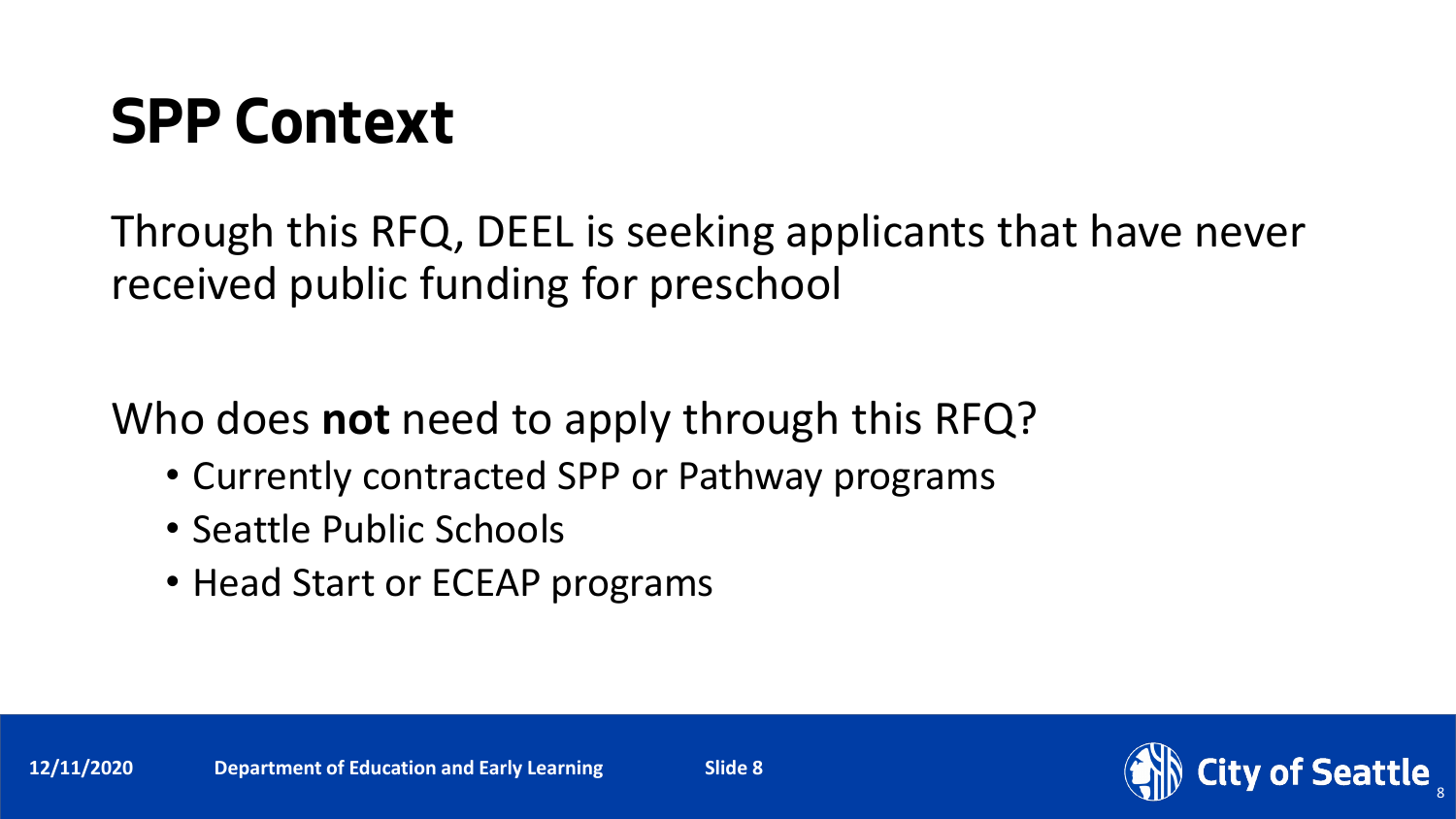# **SPP Program**

SCOPE OF WORK (pages 3-4)

- Classroom size up to 20 children
- 1:10 teacher to student ratio (1 lead and 1 assistant)
	- Lead Teacher qualifications: BA in ECE or BA with 30 ECE credits
	- Assistant Teacher qualifications: AA in ECE or AA with 20 ECE credits
- 6 hours per day, 180 days per year
- Creative Curriculum or High Scope
- Family Support Worker and Family Support Services
- SPP Additional Requirements in **APPENDIX A** (page 17)

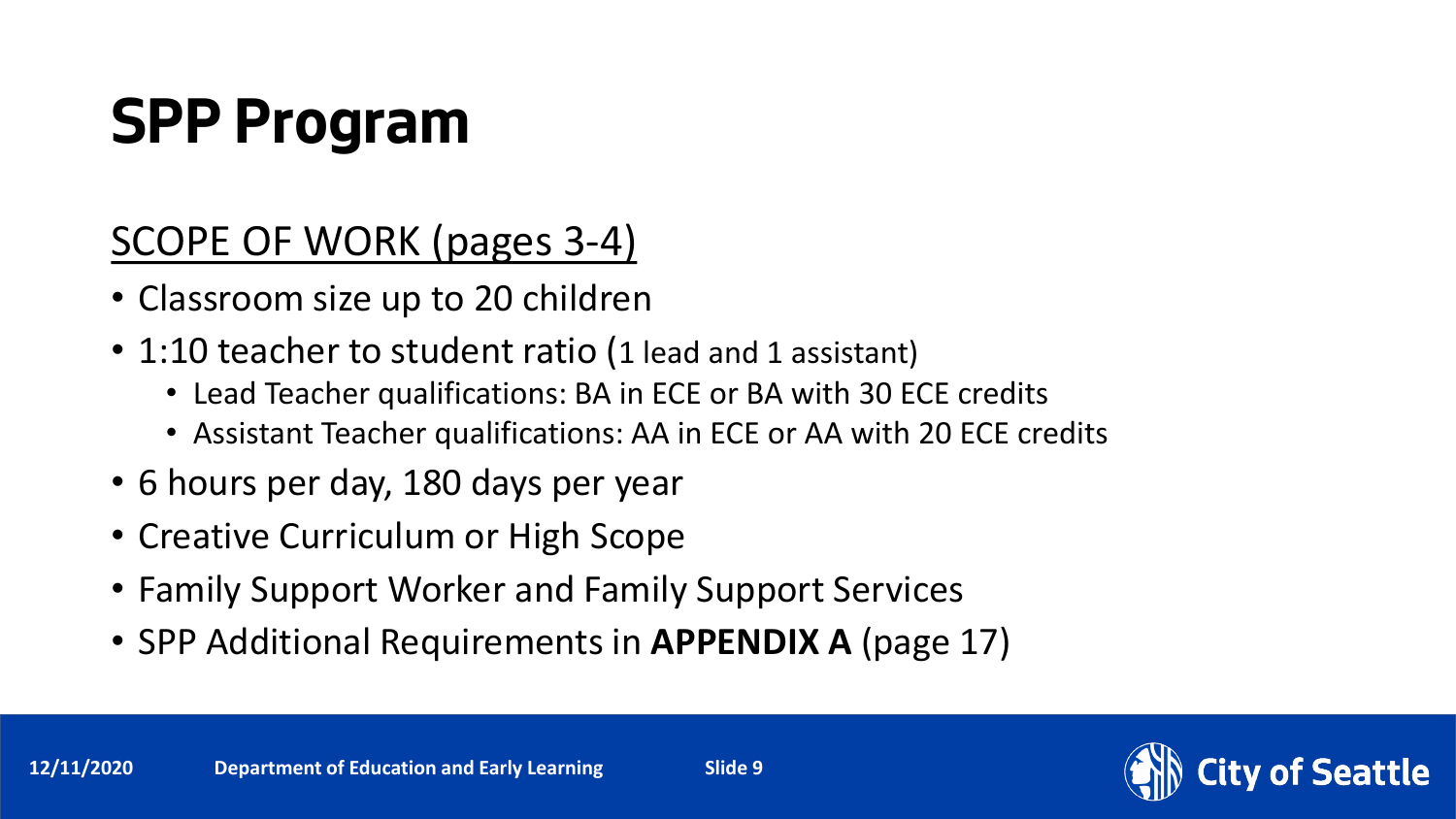# **SPP Program**

### PROVIDER PARTICIPATION REQUIREMENTS (page 4)

- Coaching
- Professional Development
- Director's Meetings
- Evaluation
- Other Contractual Requirements

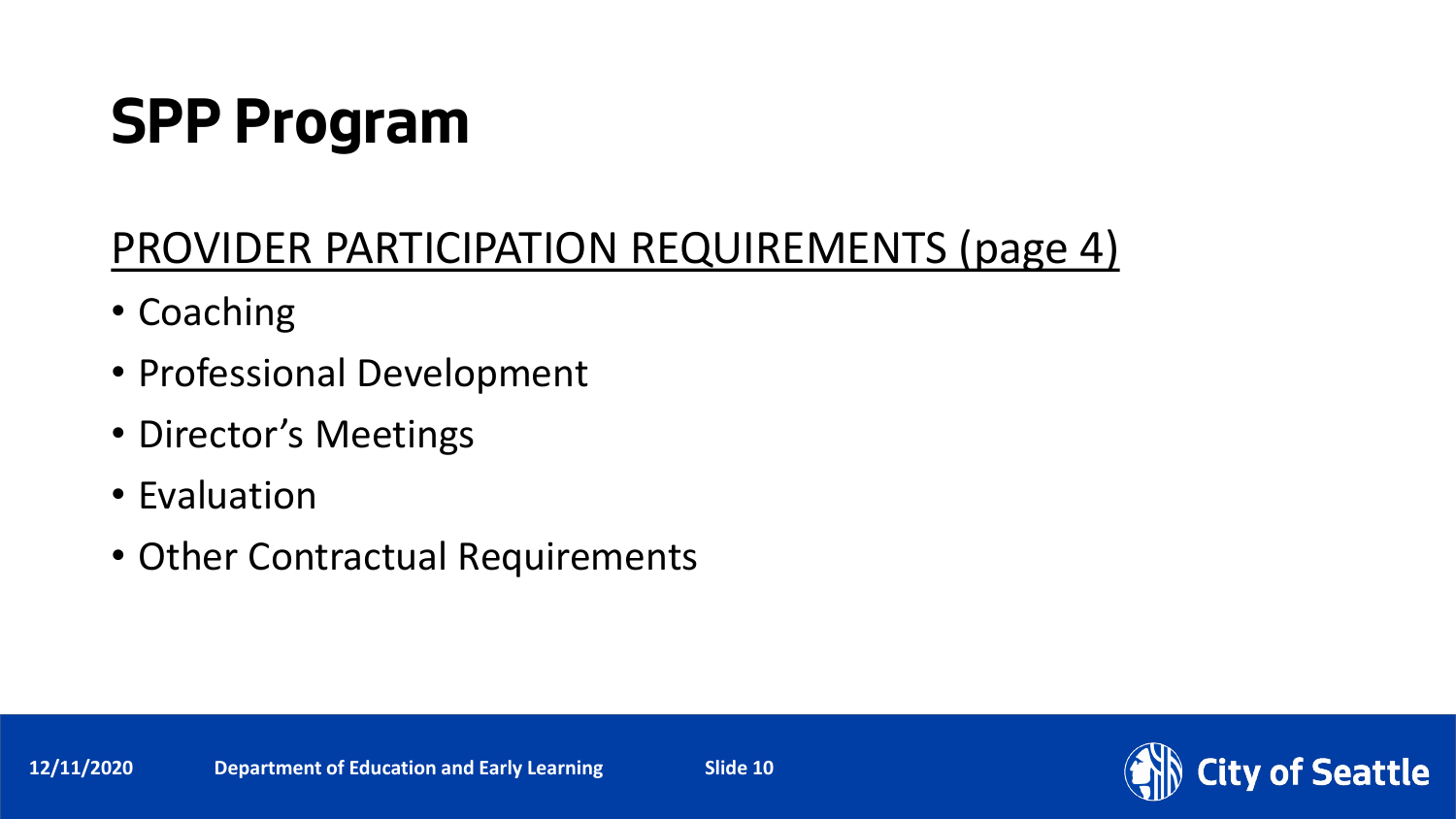**12/11/2020** Department of Education and Early Learning Slide 11

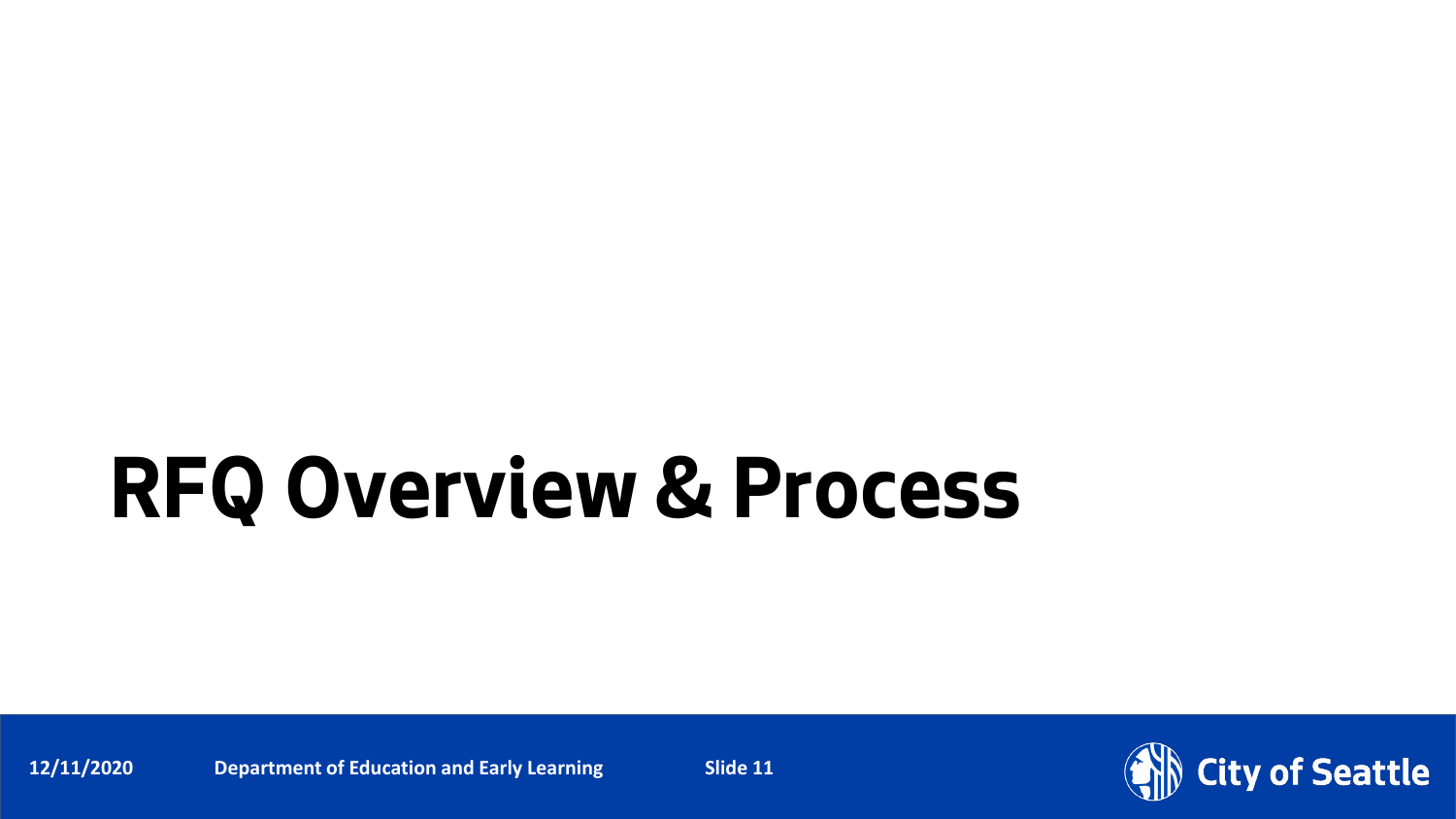### PURPOSE OF THIS RFQ

- **Solicit applications from qualified preschool providers** to offer learning environments that are evidence-based, high-quality, culturally responsive, and equitable
- **Develop a roster of preschool providers,** from which DEEL can select, that provide families with multiple ways to access high-quality early learning services

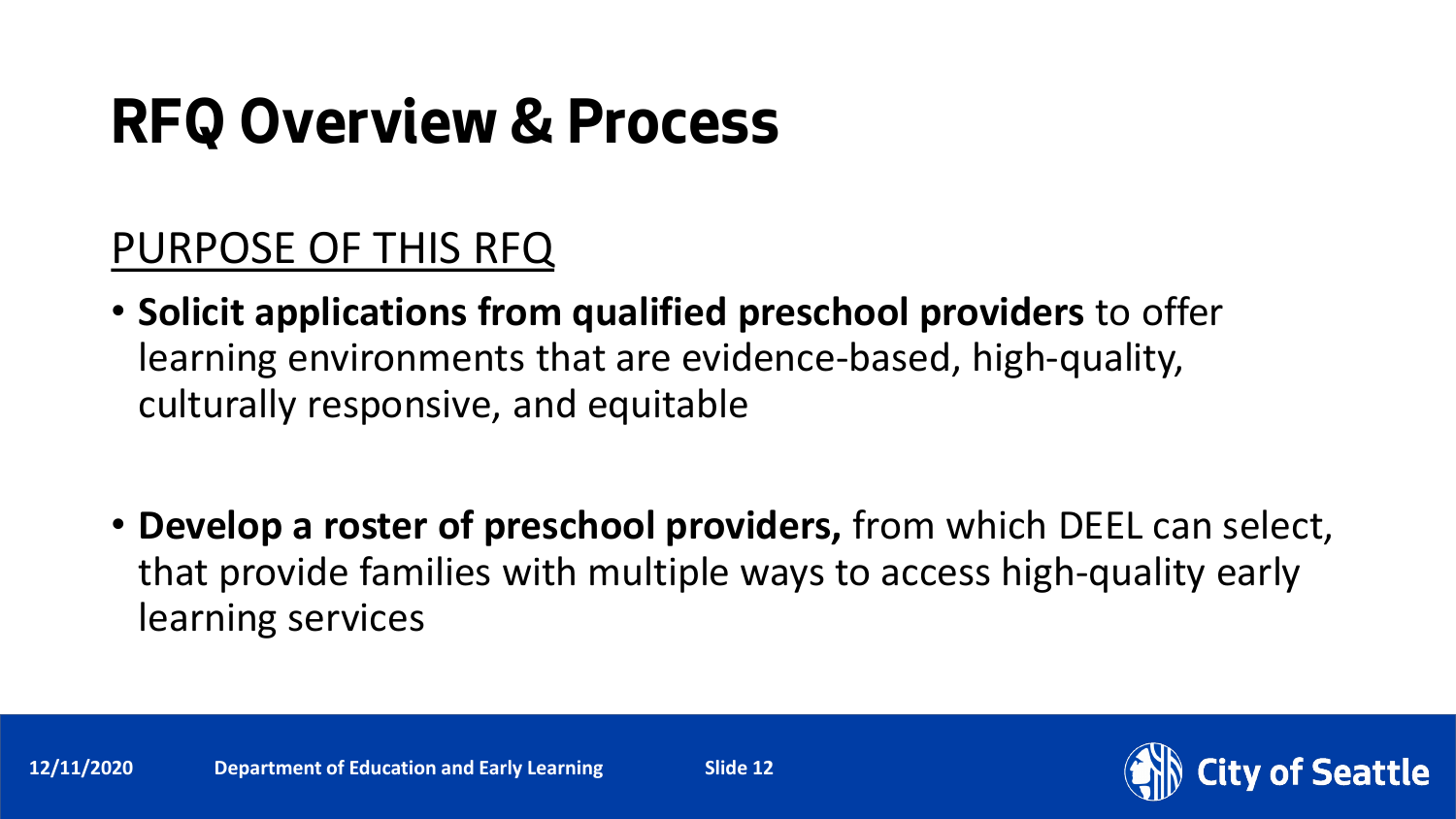### OVERVIEW OF RFQ PROCESS (page 2)

Two Steps to becoming an SPP provider

- 1. Submit an RFQ application and successfully meet the minimum scoring threshold
	- Successful applicants will be placed on an RFQ Roster for up to 2 years
	- There is no guarantee of work or funding associated with this RFQ
- 2. DEEL will select providers from the SPP roster according to selection criteria
	- Once selected, DEEL will begin contract negotiations

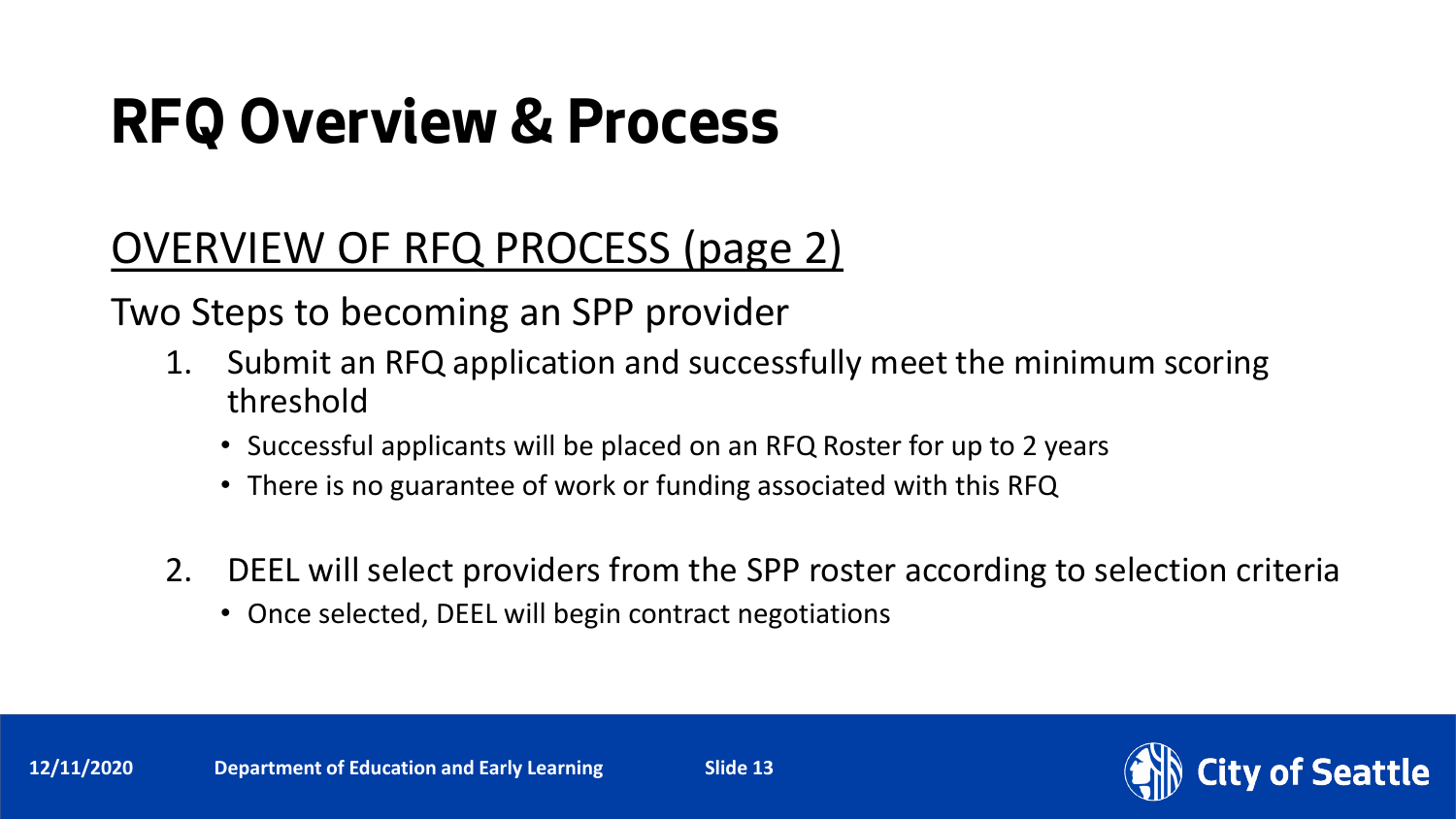### SELECTION PRIORITIES (page 5)

- Geography
	- o Located in areas of the city with long waitlists for City-funded preschool
- Additional Services offered
	- o Special education inclusion model
	- o Dual Language programming
	- o Services to homeless children and/or children in foster care
- Community Need
	- $\circ$  # of children furthest from educational justice living in provider's location

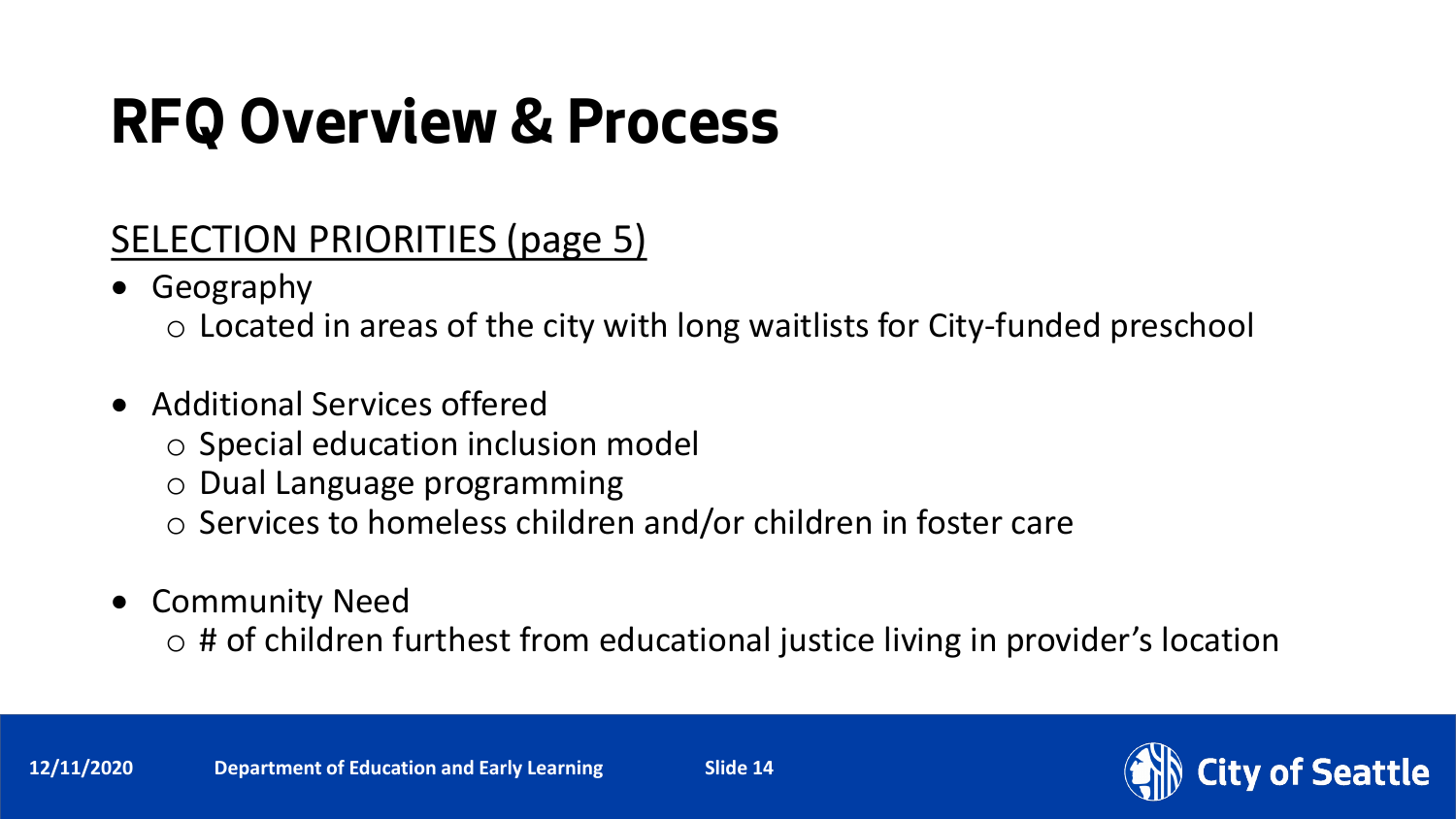

- Apply to the SPP RFQ
- Achieve minimum score of 70 points (pages 5-6)
- Placed on Roster for 2 years
- No guarantee of work or funding associated with this RFQ

### RFQ Selection

- DEEL will select from RFQ Roster based on Selection priorities (page 5)
- DEEL will inform RFQ roster applicants how priorities will be used prior to selection

### **Contracting**

- If selected from RFQ Roster, DEEL will negotiate contract
- Contracting period is  $7/1/2021 -$ 6/30/2022
- SPP SY begins in September 2021



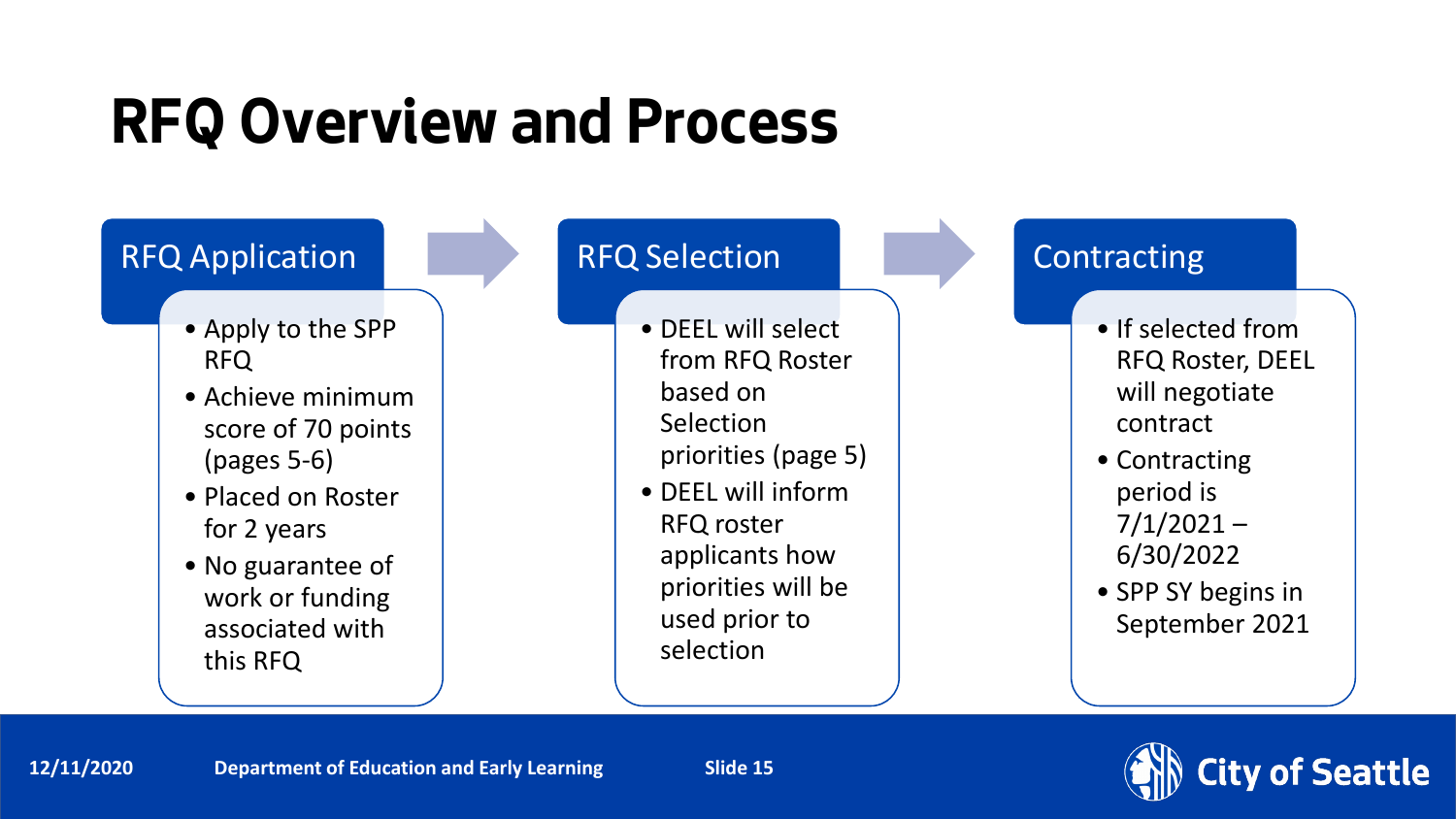## **RFQ Roster Design**

### ELIGIBILITY (page 5)

1)Licensed by the Washington State Department of Children, Youth and Families (DCYF) OR exempt from licensing by the State because entity is a public school or institution of higher education

### **AND**

2) Hold a rating of Level 3 or above in the State's Early Achievers (EA) program OR meet early learning quality standards comparable to EA, as determined by DEEL

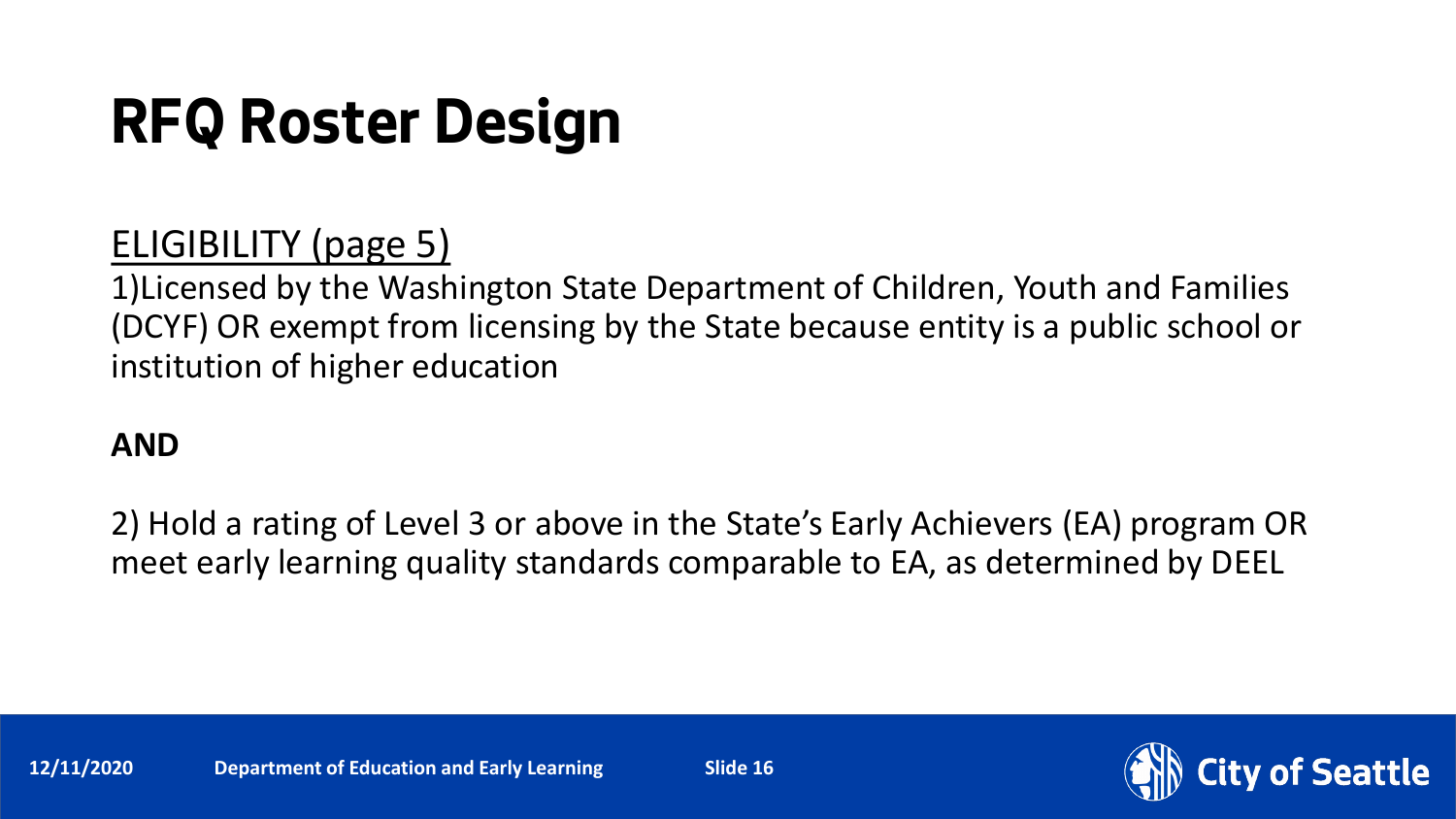# **RFQ Roster Design**

DURATION (page 5)

• Successful applicants will be approved for a two-year period.

### REMOVAL

- DEEL reserves the right to remove agencies.
- Reasons for removal may include actions or behavior that could be harmful to students, schools, or the community.
- Examples include, but not limited to: Inappropriate behavior or language in school settings, behavior that violates school rules, unlawful activities, and/or lack of participation in SPP activities.
- Unsatisfactory evaluation

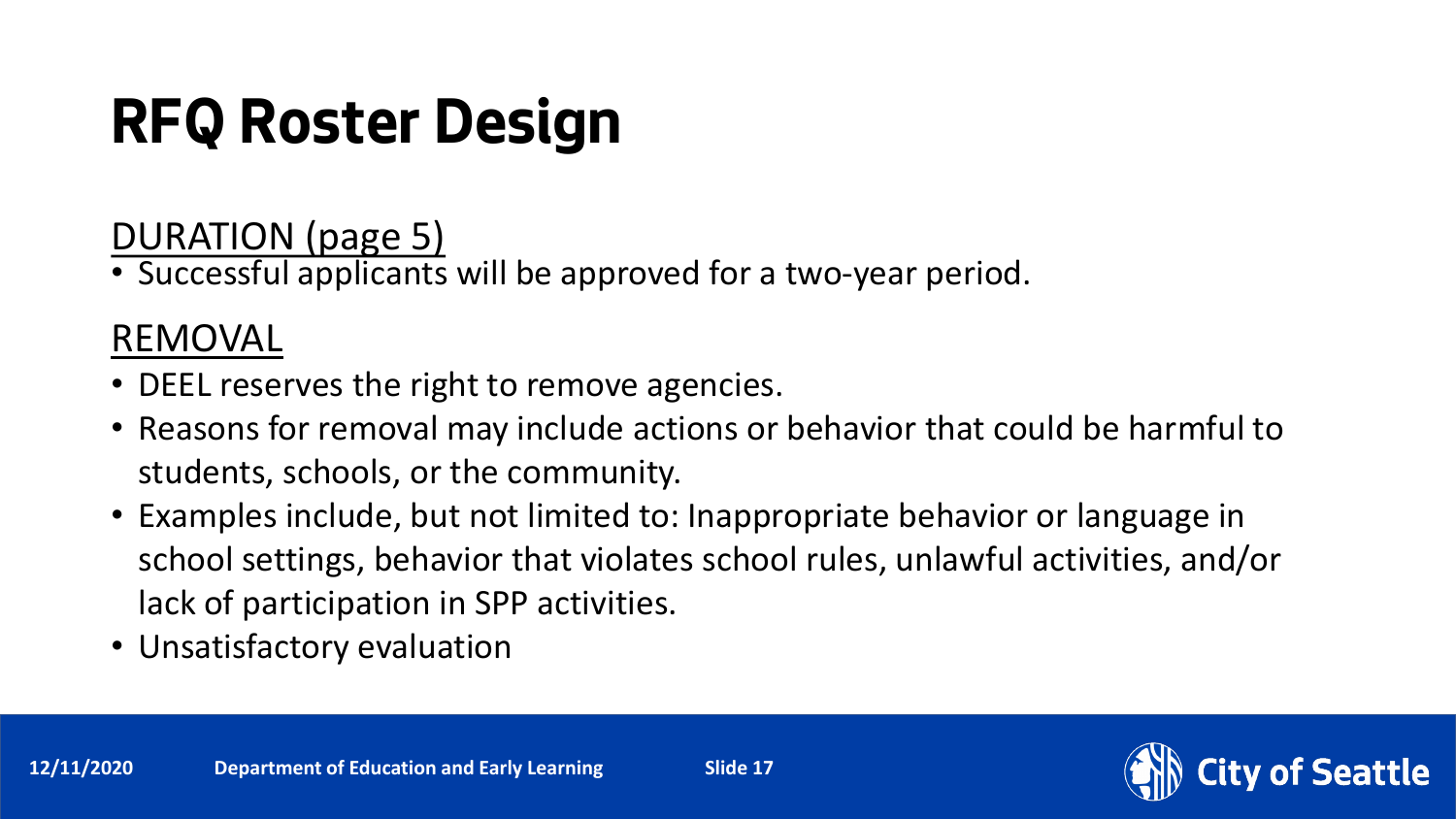# **RFQ Timeline**

**12/11/2020** Department of Education and Early Learning Slide 18

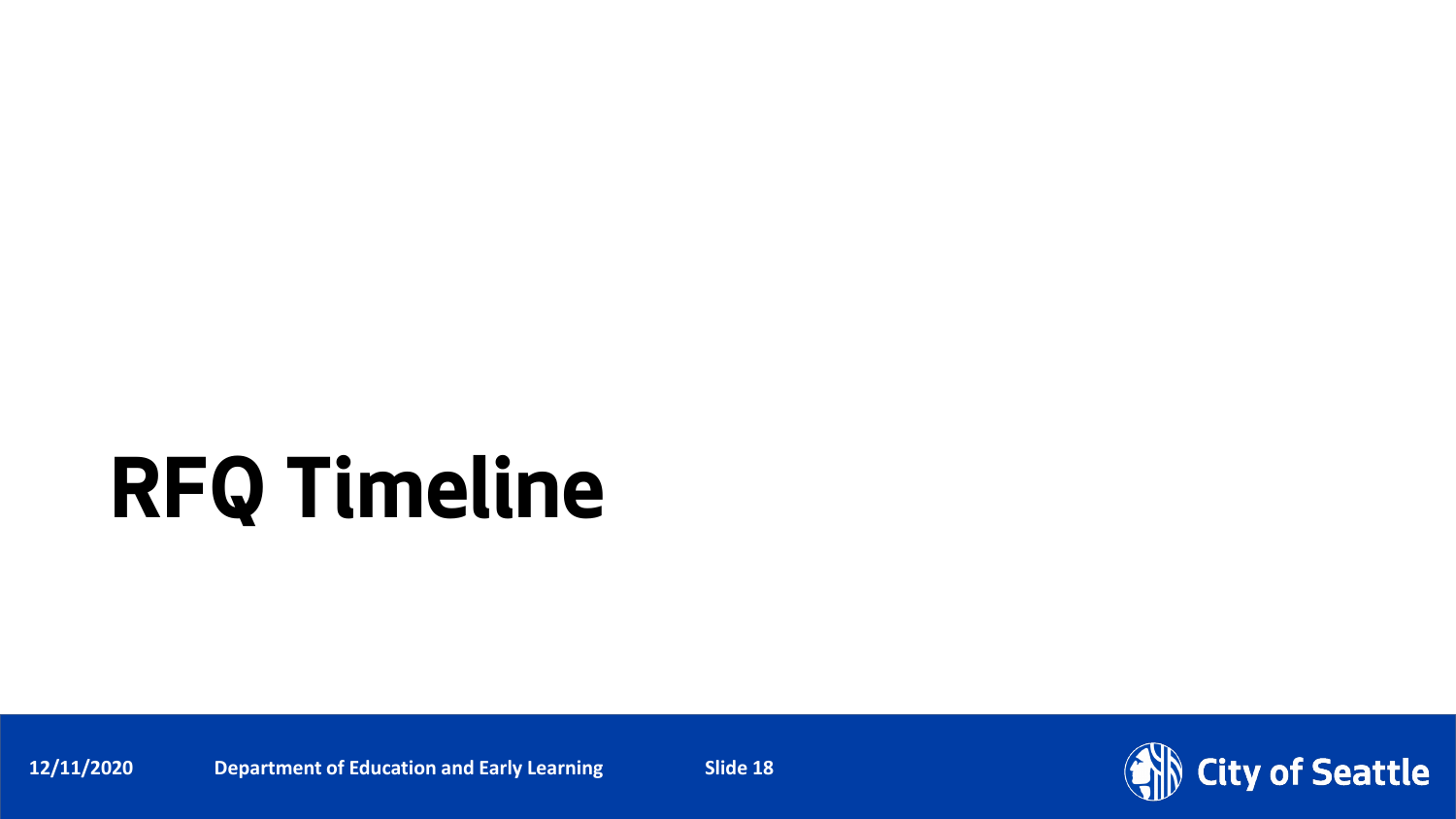## **Timeline**

| <b>EVENT</b>                                 |                                 |  |
|----------------------------------------------|---------------------------------|--|
|                                              | DATE/LOCATION*                  |  |
| <b>Phase 1: Request for Qualification*</b>   |                                 |  |
| Request for Qualifications (RFQ) application | November 30, 2020               |  |
| issued                                       |                                 |  |
| <b>RFQ Information Session 1</b>             | December 11, 2020*              |  |
| <b>RFQ Information Session 2</b>             | December 16, 2020*              |  |
| <b>Responses Deadline</b>                    | 5 PM, Thursday, January 7, 2021 |  |
| Phase 2: Evaluation*                         |                                 |  |
| <b>Applications Review and Interviews</b>    | January 25- February 5, 2021    |  |
| Notifications issued to applicants           | February 2021                   |  |

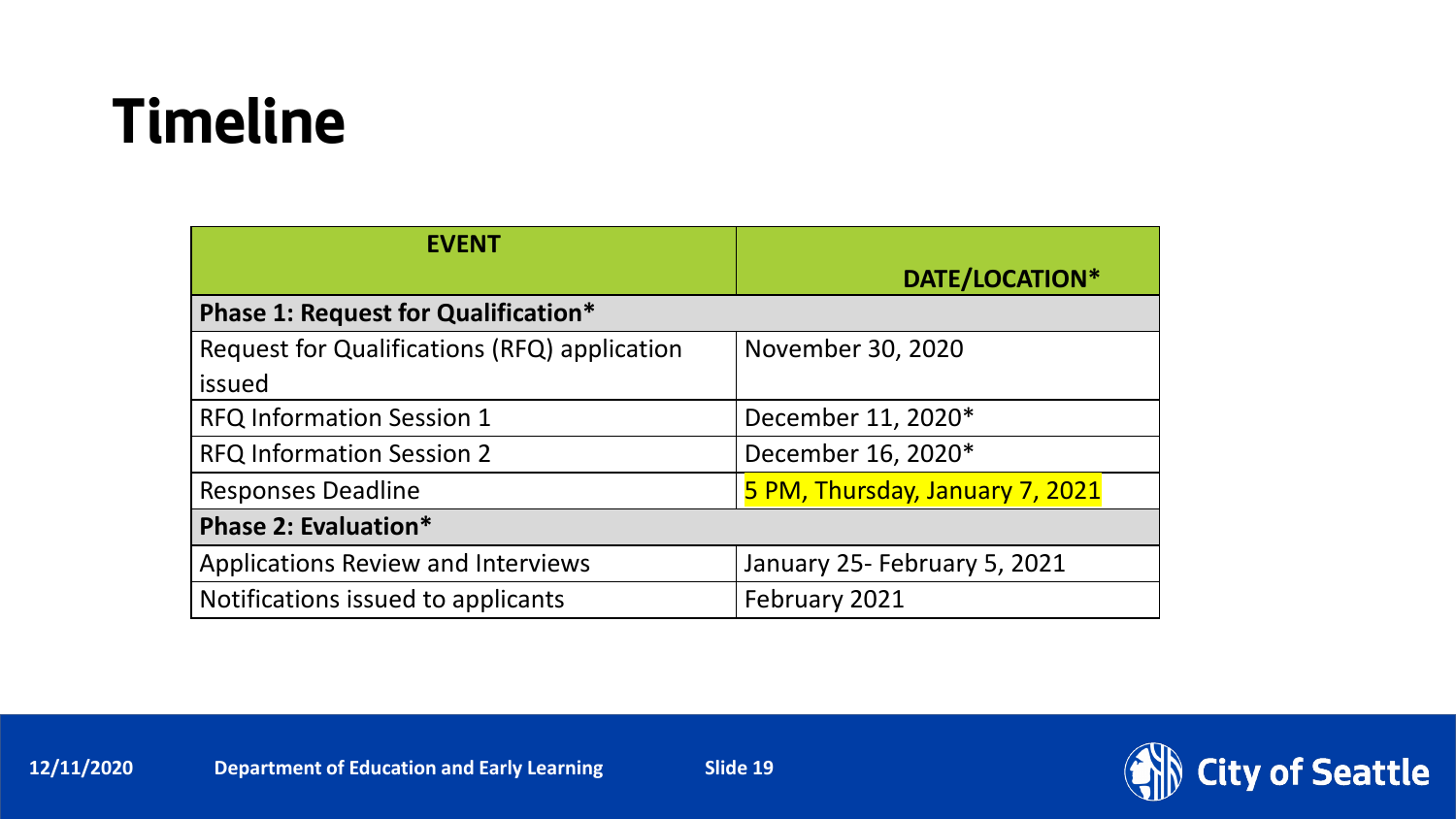# **RFQ Application**

**12/11/2020** Department of Education and Early Learning **Page 12/11/2020** Page Number 20

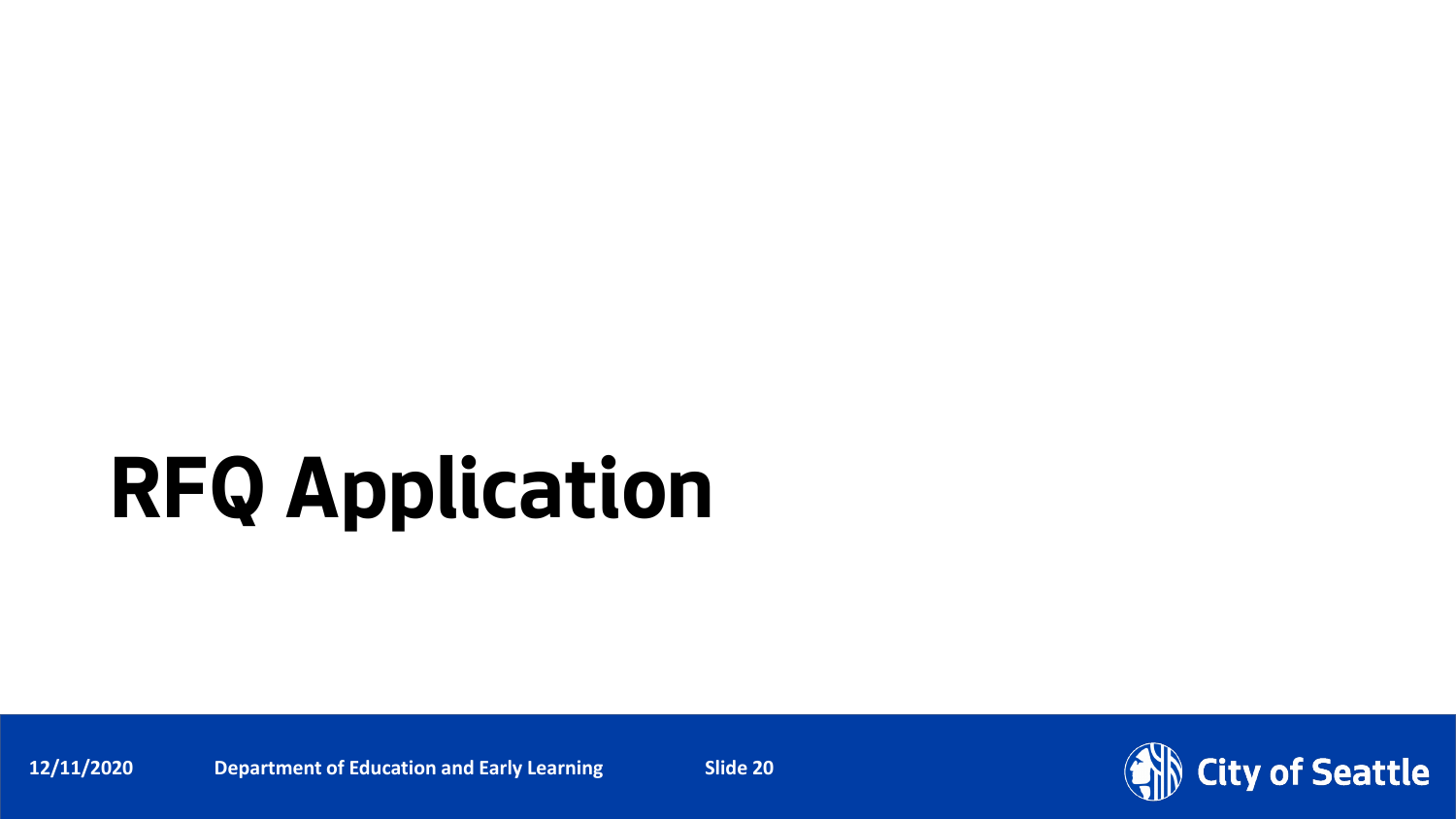# **Phase I: RFQ Application Submission**

A complete RFQ submission will include:

- □ Attachment 1: Cover Sheet
- $\Box$  Attachment 2: Application Narrative
- □ Attachment 3: Site Information
	- $\triangleright$  fill out 1 per site that you are including in this application
- □ Attachment 4: Classroom Information
	- $\triangleright$  fill out 1 per classroom that you are including in this application
- Attachment 5: Labor Harmony
- Attachment 6: COVID19 Addendum
- Attachment 7: Dual Language
	- $\triangleright$  fill out only if applicant offers dual language programming

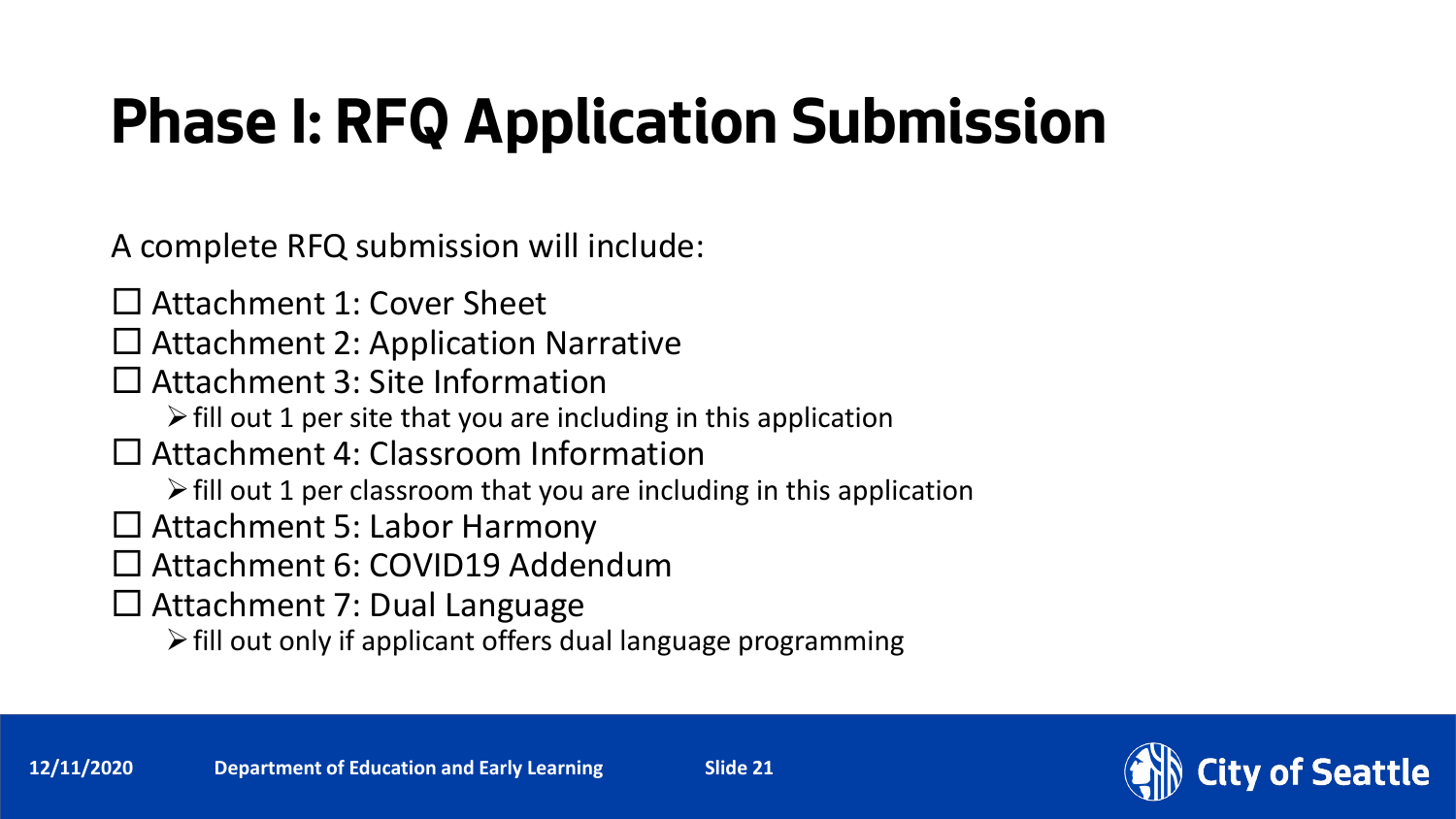## **Attachment 1: Cover Sheet** (page 8)

- General information about your organization
- Please include your main point of contact for your RFQ application
- It can be the same person as the ED/Owner
- Not Scored

|                                                                 |                               | <b>ATTACHMENT 1: Cover Sheet</b> |  |  |
|-----------------------------------------------------------------|-------------------------------|----------------------------------|--|--|
| <b>Seattle Preschool Program:</b><br><b>Agency Information:</b> | Seattle Preschool Program RFQ |                                  |  |  |
| Agency name:                                                    |                               |                                  |  |  |
| Agency address:                                                 |                               |                                  |  |  |
|                                                                 |                               |                                  |  |  |
| <b>Agency Service Background:</b>                               |                               |                                  |  |  |

Brief agency overview Description of services

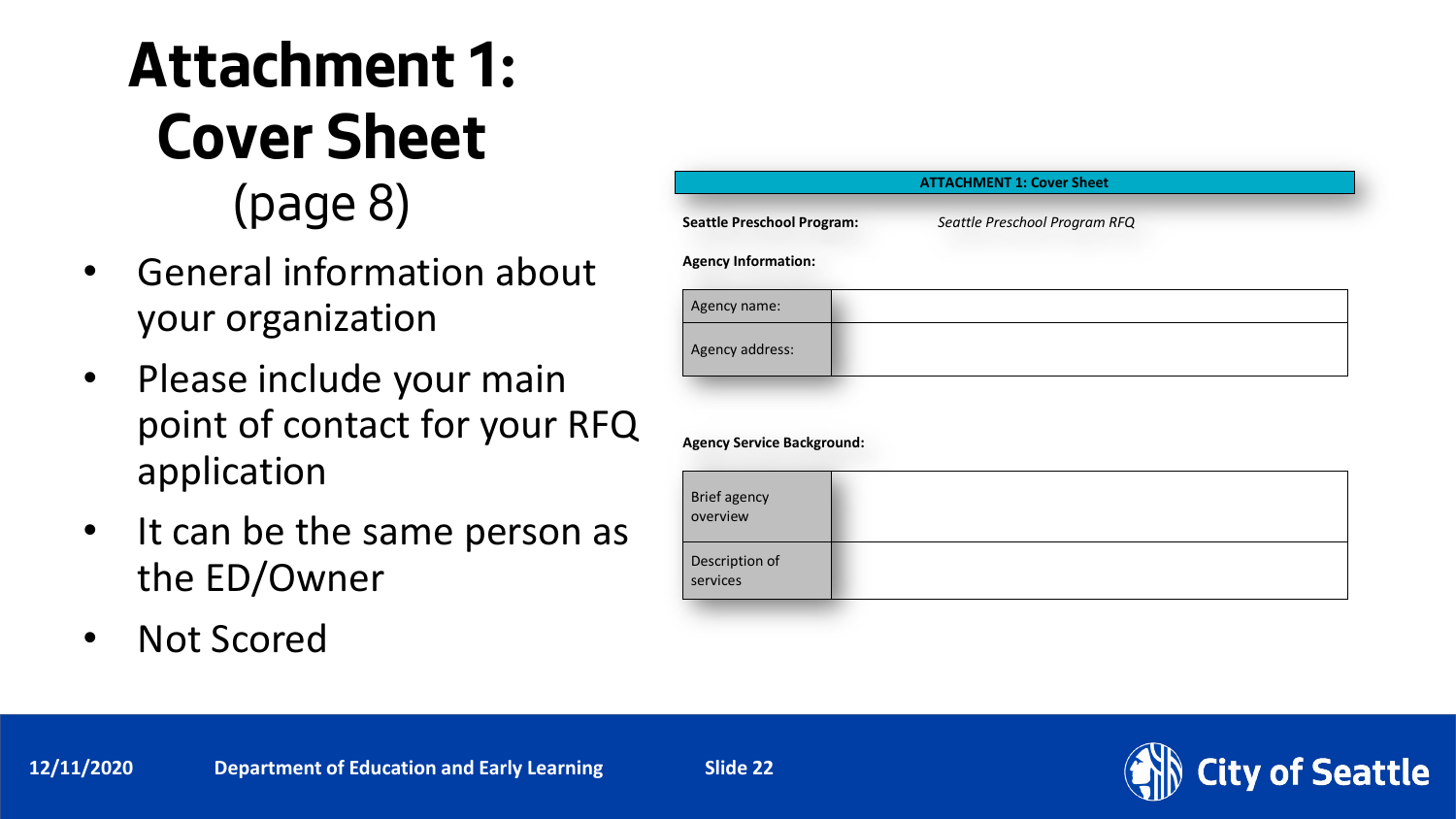## **Attachment 2: Application Narrative**  (pages 9-10)

### PURPOSE OF THE NARRATIVE

- **1. Share your unique candidacy** for achieving the goals of the RFQ.
- **2. Give evaluators a deeper understanding of your unique experience, expertise and capacity** to deliver effective preschool program and supports.
- **3. Help determine your readiness to participate in this new funding opportunity and process** and ultimately implement strategies in collaboration with DEEL.

#### 1. Program Overview

- Provide relevant history, mission, type of program offered, and any other high-level information that gives us a general understanding of your agency and how it operates.
- What makes your organization interested in participating in the Seattle Preschool Program?

#### 2. Experience and Demonstrated Ability

- Describe how your program currently meets SPP programmatic requirements (see SPP) Requirements and Processes). If your program does not currently meet them, please describe how you plan to work towards meeting the requirements.
- How does your program measure child progress?
	- o What approaches do teachers use to inform their practice in supporting each child's individual development and learning?
	- o What is your experience with using child-level assessments and gathering child-level data? What types of assessments have been used?
	- o How do you communicate with families about their child's progress? How often and what format do you use?
- Please describe your experience providing services to children who have specific needs including those with an individualized education program (IEP), are experiencing homelessness or other trauma, and/or who are from low-income backgrounds.

#### 3. Organizational and Administrative Capacity

- Describe the overall management of your organization and how it is positioned to support the implementation of SPP.
- Who are the key management staff (including roles) directly supporting your preschool program?
- What financial systems and processes do you have in place to support your preschool program?
- What is your experience in recruiting, retaining, and supporting highly qualified teachers?
- What related education and experience do they have?
- Please describe the supports, resources, and evaluation that your teaching staff receives throughout the year.
- What is your approach to handling teacher absences?

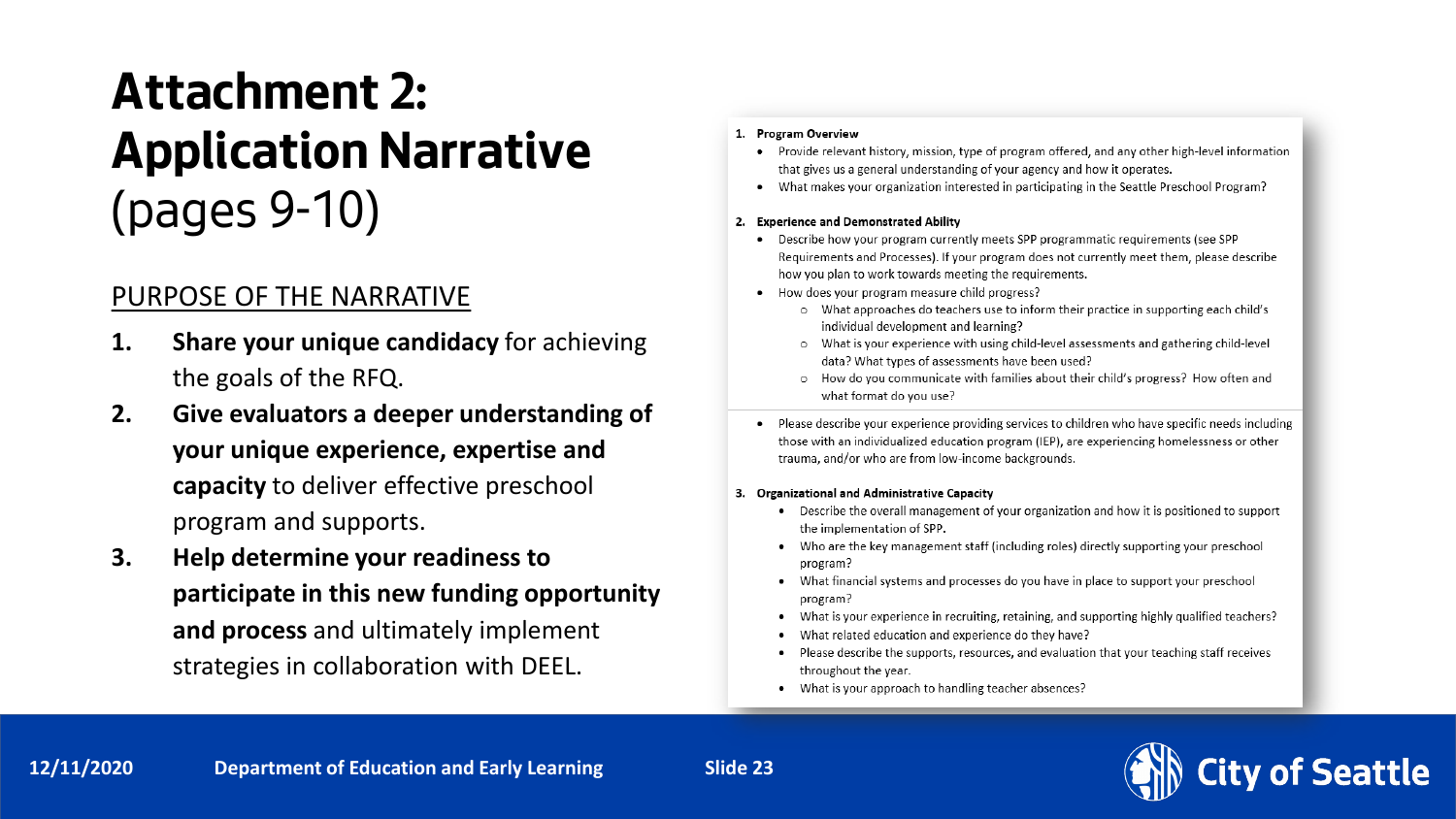## **Attachment 2: Application Narrative (pages 9-10)**

### DIRECTIONS

#### **Formatting:**

*No more than ten (10) pages*

*Single- or double-spaced on 8 ½" x 11" paper (typed or wordprocessed)*

*Size twelve (12) font with 1-inch margins Page-numbered*

#### **Responses**: Should be specific and address

only the required components.

### **Do not need to rewrite questions.**

### **Clearly label each section** utilizing the headings

#### 4. Cultural Competency and Responsiveness

- Please describe your experience providing services to children and families from diverse racial and ethnic backgrounds, who speak a language other than English at home, or who are immigrants and refugees.
	- o Describe any specialized programming or approaches (e.g. dual language) you utilize to support culturally and linguistically diverse learners.
	- o What successes and challenges have you experienced, or do you anticipate, in providing services to this population?
	- o If your experience is limited, what steps will you take to provide culturally and linguistically responsive services?
- Please describe how you engage families in supporting their children's school readiness and social, emotional and cognitive development?
	- o What is your approach to welcoming and engaging families? Please include a description of any family support and family engagement curriculum (if applicable). o How do you support families with Kindergarten transition?
- If your experience is limited, what steps will you take to provide culturally and linguistically responsive services?

#### \*If applicant offers dual-language programming, please fill out Attachment 7 separately.

- 5. Planning for Challenges
	- Discuss how your organization plans to respond to issues such as budget challenges, staff recruitment and retention, facility issues, and other operational difficulties.
	- Describe how your agency budgets for and anticipates reasonable contingencies.
	- Provide details on some areas for growth for your organization. How do you plan to address these opportunities?

\*Please address any challenges related to COVID19 separately in Attachment 6

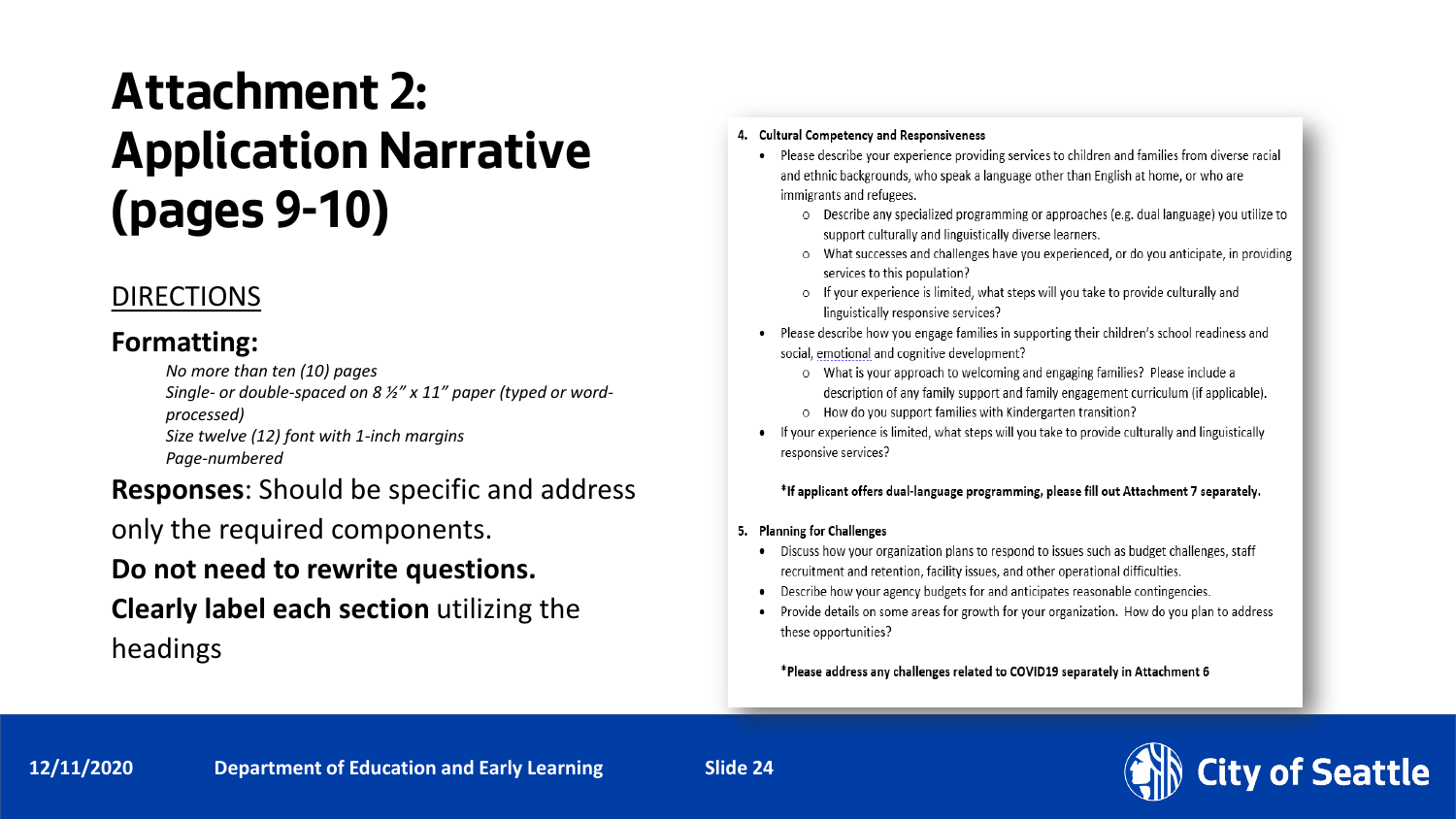## **Attachment 3: Site Information** (pages 11-12)

- Fill out one form for **each site** you are applying for
- You can apply for multiple sites
- Not scored

| <b>ATTACHMENT 3: Site Information</b>   |  |  |
|-----------------------------------------|--|--|
| Please complete one form for each site. |  |  |
| <b>Site Information</b>                 |  |  |
| Site Name                               |  |  |
| Site Address                            |  |  |
| City and Zip Code                       |  |  |
| Site Phone Number                       |  |  |

**Staff Information** 

| Site Director                                                                                              |  |
|------------------------------------------------------------------------------------------------------------|--|
| Site Director Phone Number                                                                                 |  |
| <b>Site Director Email Address</b>                                                                         |  |
| Site Director highest level of education.<br>Include highest degree, major, and number of<br>ECE credits.  |  |
| Site Supervisor (if different from Site Director)                                                          |  |
| Site Supervisor highest level of education.<br>Include highest degree, major and number of<br>ECE credits. |  |

**Extended Day Information** 

Is extended child care available at this site  $7.333 - 7.533$ 

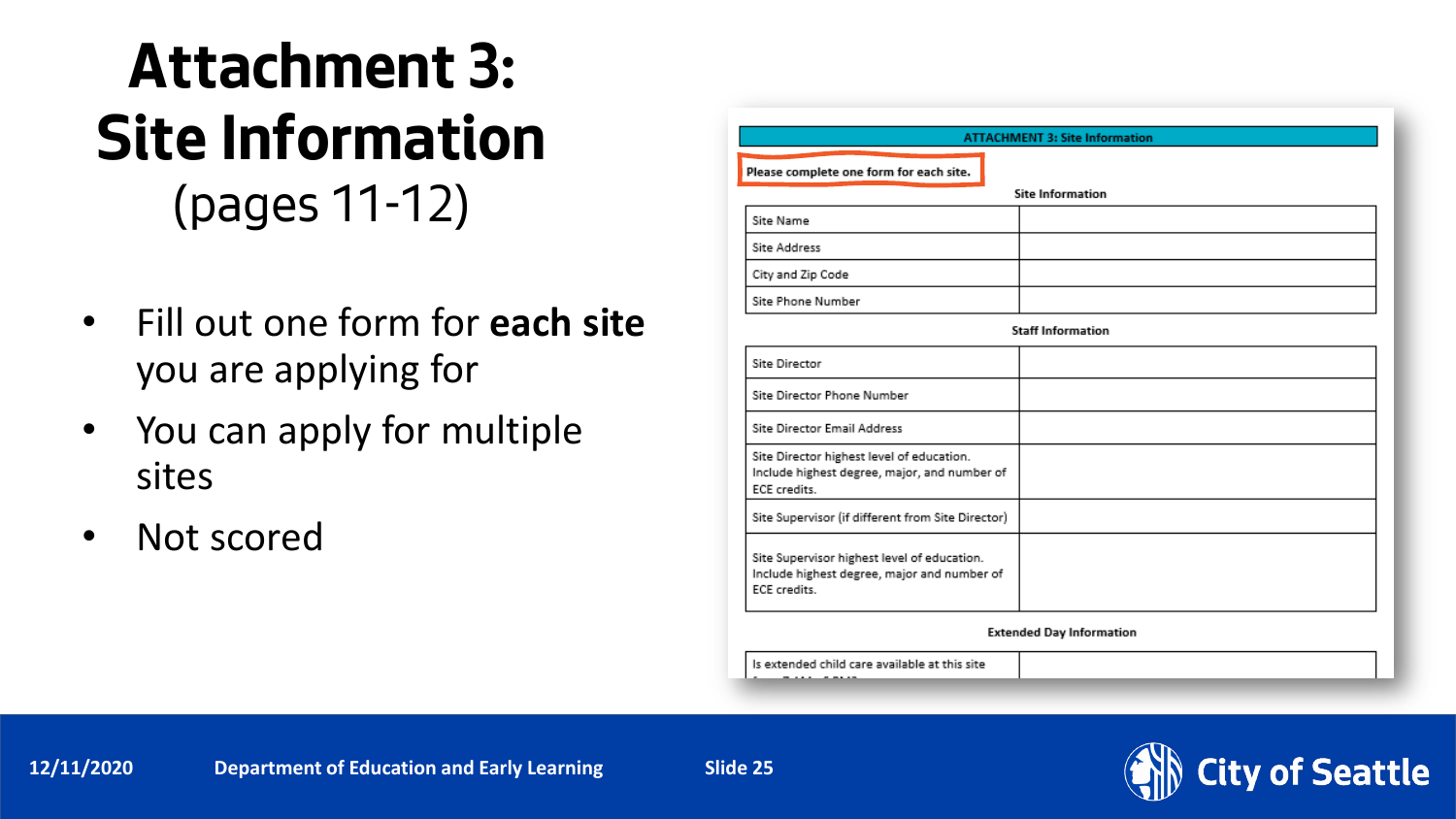### **Attachment 4: Classroom Information** (pages 12-13)

- Fill out one form for **each classroom** you are applying for
- You can apply for multiple classrooms
- Not scored

|                                      | <b>ATTACHMENT 4: Classroom Information</b> |                                                                                                                                        |  |
|--------------------------------------|--------------------------------------------|----------------------------------------------------------------------------------------------------------------------------------------|--|
| Complete one form for each classroom |                                            |                                                                                                                                        |  |
|                                      |                                            | <b>General Information</b>                                                                                                             |  |
|                                      | 1                                          | Classroom name                                                                                                                         |  |
|                                      | 2                                          | What is the licensed capacity of this classroom?                                                                                       |  |
|                                      | 3                                          | Is this classroom currently operating full-day<br>programming (6 hours or more) or half-day<br>programming (4 hours or fewer) per day? |  |
|                                      | 4                                          | How many children are currently served in this<br>classroom per session?                                                               |  |
|                                      | 5                                          | On average, how many adults are in this classroom<br>at one time?                                                                      |  |

| Who is the lead teacher in this classroom? How long<br>has this person worked for this Agency?                                      |  |
|-------------------------------------------------------------------------------------------------------------------------------------|--|
| What is the highest level of education obtained by<br>the lead teacher? Include highest degree, major and<br>number of ECE credits. |  |
| Does the lead teacher have a state teaching<br>Ctagaaaaaaa 5-9 s dtiw leitaaba                                                      |  |

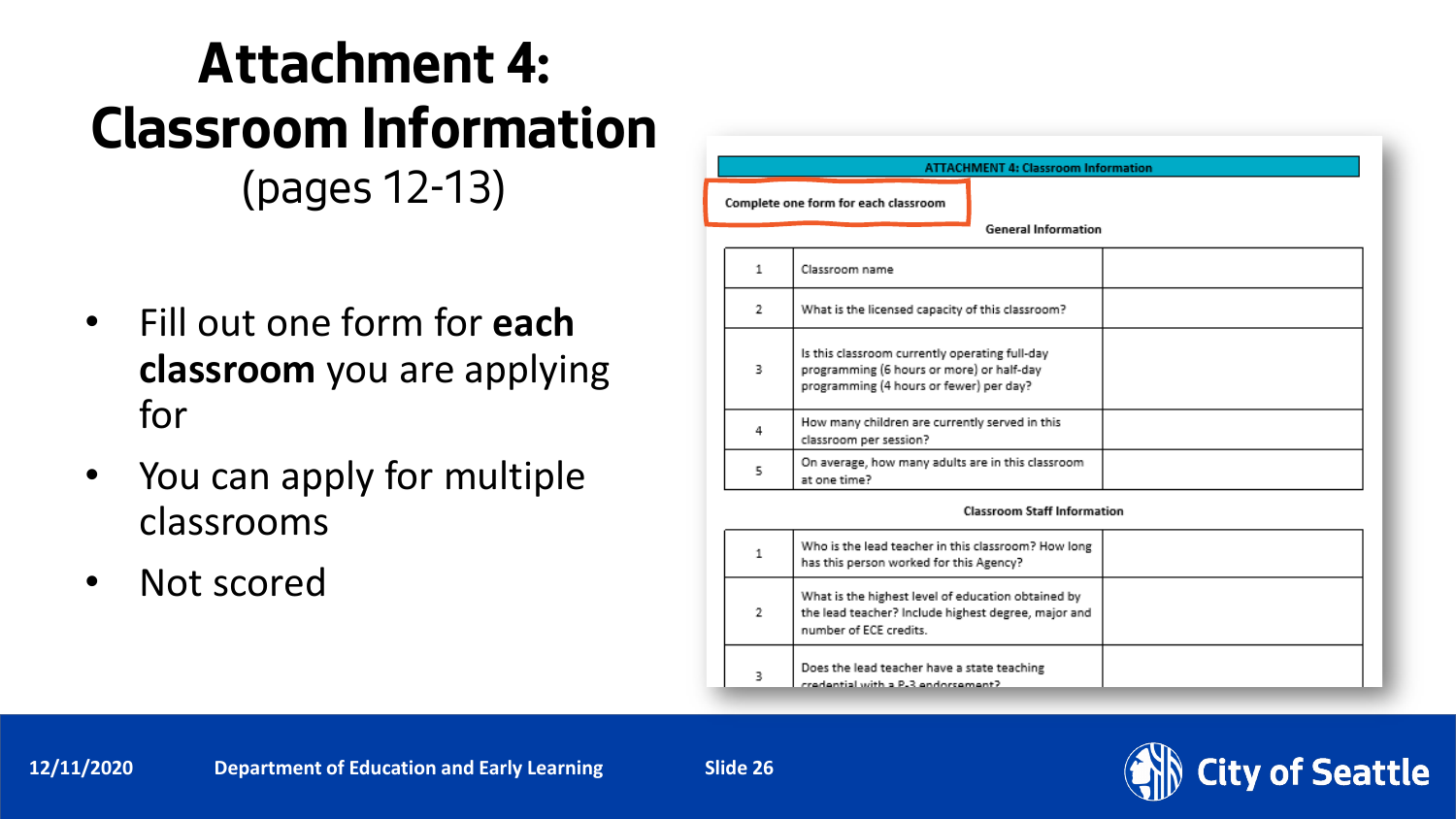## **Attachment 5: Labor Harmony** (pages 13)

- Review and check the appropriate box
- If your organization has standard practices and policies that uphold this principle, such as a labor harmony agreement or a collective barging agreement, please attach with your submission as a separate file (Word or PDF).
- Not Scored

#### **ATTACHMENT 5: Labor Harmony**

The City values agencies that work to prevent labor disputes, which may lead to work stoppages or adversely impact the ability of FEPP Levy-funded programs to achieve intended outcomes.

Is your Agency committed to avoiding labor disputes that disrupt services by checking the appropriate box.  $\Box$  Yes  $\Box$  No

If your organization has standard practices and policies that uphold this principle, such as a labor harmony agreement or a collective barging agreement, please attach with your submission as a separate file (Word or PDF).

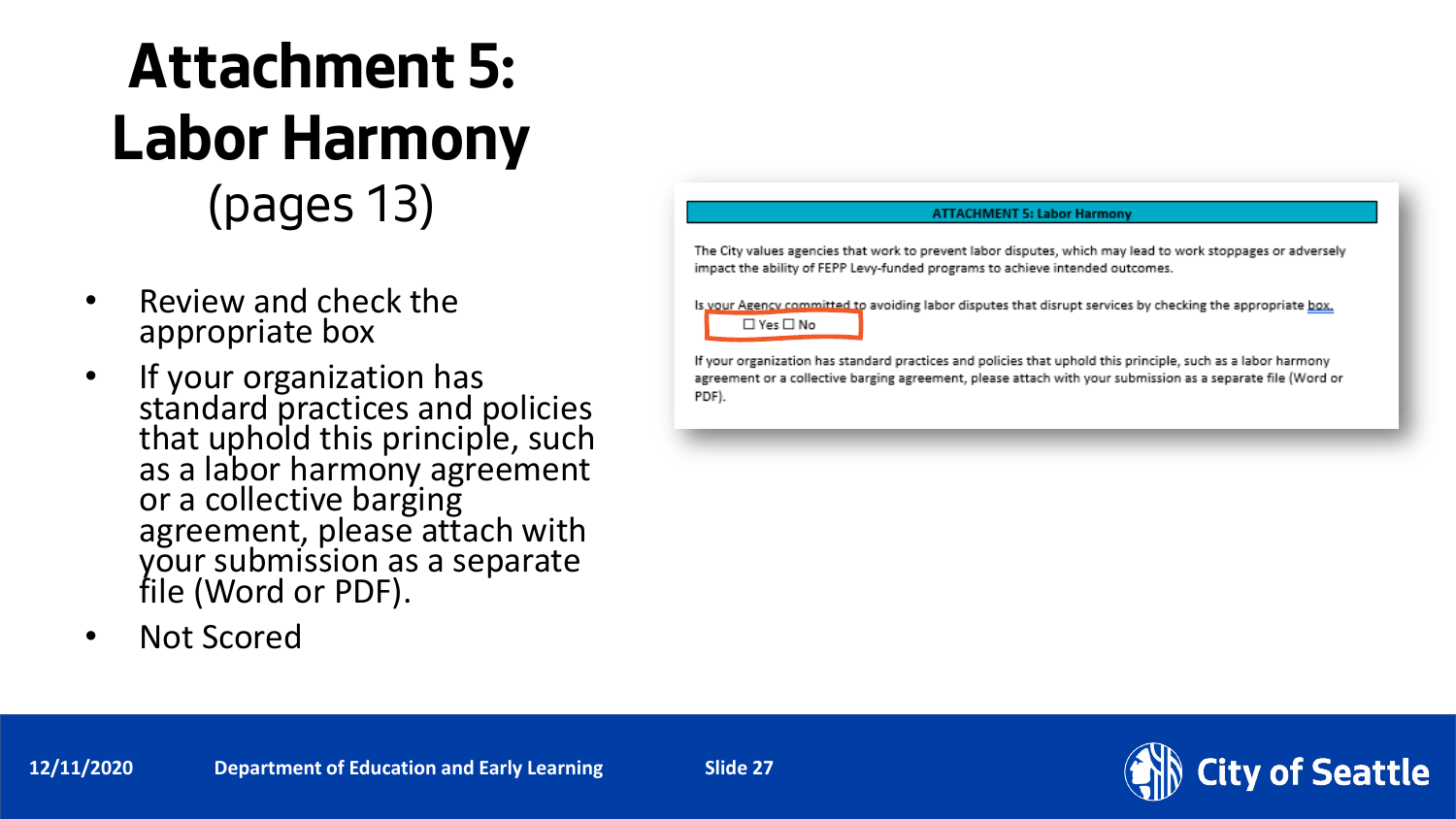## **Attachment 6: COVID19 Addendum** (pages 13-14)

- The extent and duration of the COVID-19 outbreak remains unknown. DEEL is asking applicants to anticipate the potential impacts of COVID-19 to their program proposal.
- Not Scored

#### **ATTACHMENT 6: COVID-19 Addendum**

The extent and duration of the COVID-19 outbreak remains unknown, and the impacts on our communities and our economy are still being assessed. DEEL is interested in proactively addressing these impacts to the extent possible and is asking applicants to anticipate the potential effects of COVID-19 to their program proposal. Please respond to the following questions to the best of your ability. Responses will not be scored as a part of your application's evaluation.

In the event that Department of Health (DOH) and/or Public Health guidelines place limits on schools, preschools, and/or child care during the duration of the FEPP levy which expires in 2026, what aspects of your program proposal do you anticipate may be impacted? Please check all that may apply.

- $\Box$  Site/facility
- □ Classrooms
- Schedule (e.g. start/end dates, frequency)
- Delivery of preschool programming □
- $\Box$  Staffing
- $\Box$  Partnerships
- $\Box$  Other

Please provide a brief description (maximum of 500 words) of how the impacted programming/services identified above may be sustained or if they would need to be suspended in the event of unforeseen closures or the inability to provide in-person preschool services.

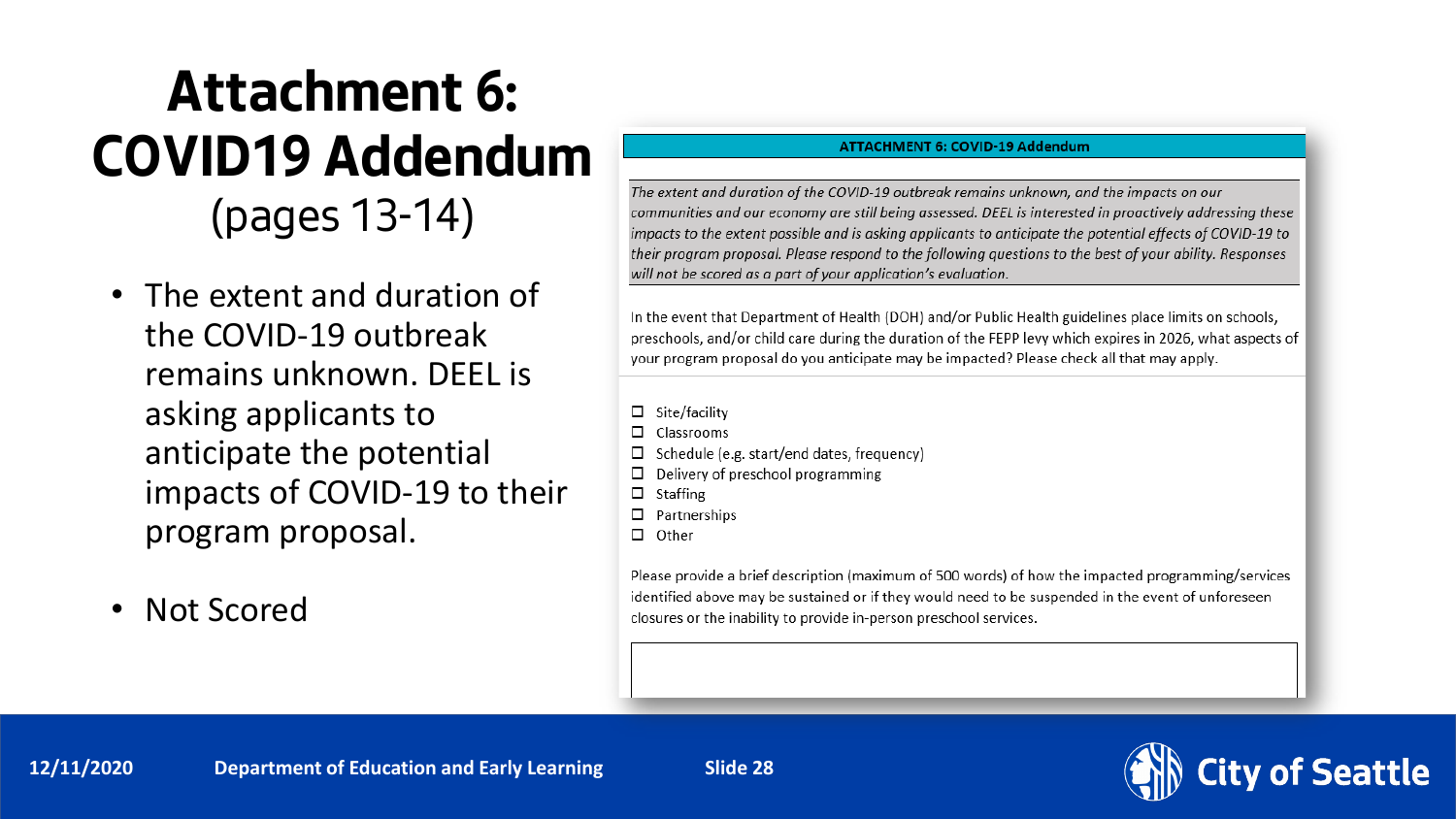## **Attachment7: Dual Language** (pages 14-16)

- Only programs that identify as a dual language program will need to provide information on the key elements listed on pages 14- 16 about their dual language program
- Not Scored

#### **ATTACHMENT 7: Dual Language**

Programs that identify as a dual language program will need to provide information on the key elements listed below about their dual language program:

Language Plan: The language plan should identify the specific languages and cultures of children and families in each classroom. It includes language and literacy goals for the focus language(s) and English, delivery model and frequency of language of instruction (Soy Bilingüe). A dual language lesson plan should reflect these components.

| .anguage(s) of the children:  |  |
|-------------------------------|--|
| rogram model:                 |  |
| )escription of Language Plan: |  |

Staffing Plan: Effective dual language education programs require additional teaching and staff characteristics (CAL, 2018). These characteristics are important to consider in recruitment and continued professional development. Teachers in dual language programs, like those in English-focused classrooms, should possess high levels of knowledge relating to early childhood and child development, as well as to curriculum, instructional strategies, and assessment. In addition, dual language teachers (both teachers of the focus language and teachers of English) should have the ability to speak, read, and write in the language(s) they instruct. The agency's hiring practices and teams should be built on teachers' strengths and language abilities to meet the children's needs.

| List of teachers and their |  |
|----------------------------|--|
| languages:                 |  |
| List the dual language     |  |
| professional               |  |
| development, education,    |  |
| $\lambda$ and/or training  |  |



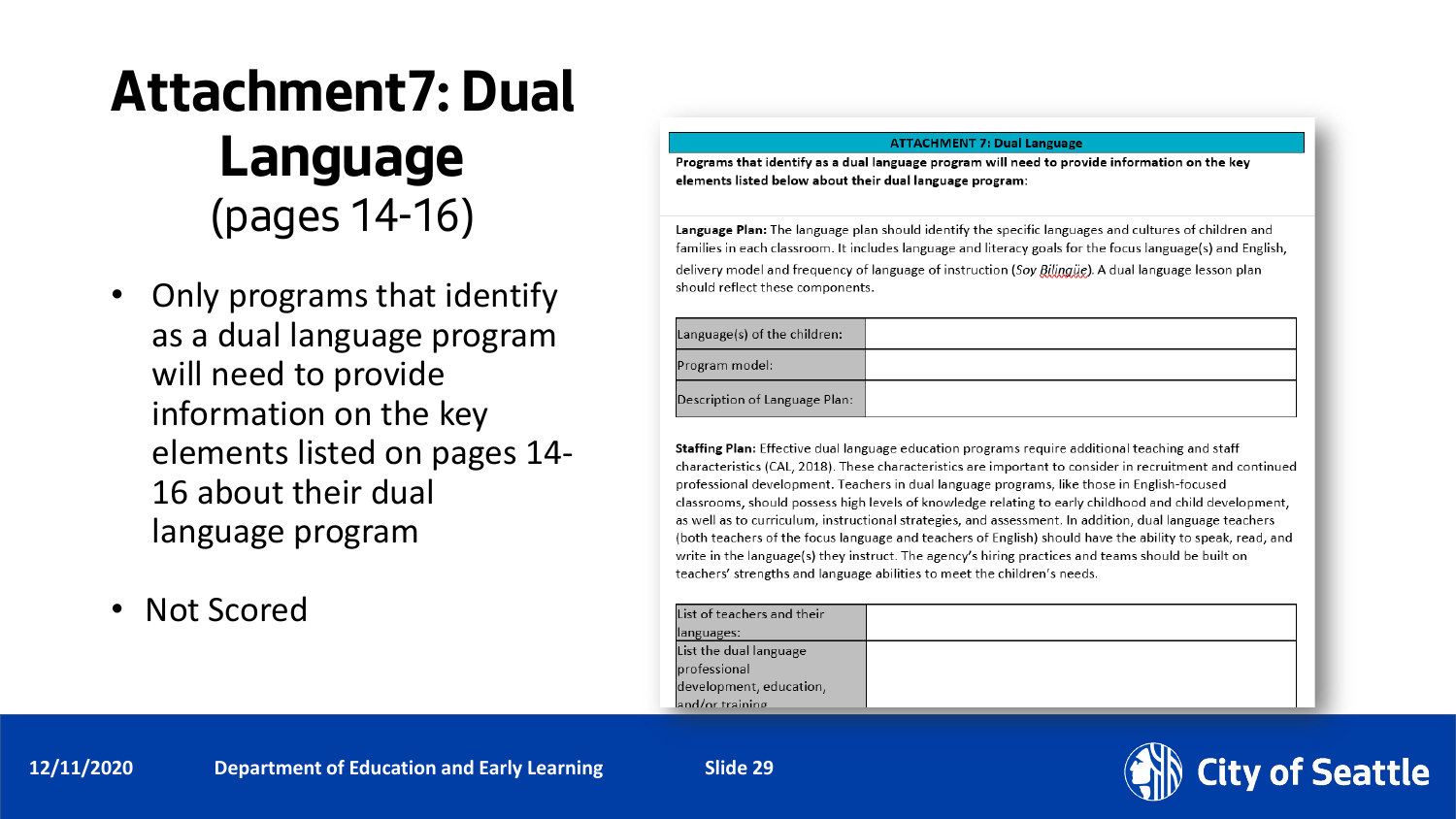## **RFQ Rating Criteria Process**  (page 6)

- An RFQ Panel will review all applications
- Attachment 2 will be scored according the **Criteria**
- Must score a minimum of 70 points to be included on the RFQ Roster

| <b>RFQ Rating Criteria</b>                | Max. Pts. |
|-------------------------------------------|-----------|
| 1. Program Overview                       | 5         |
| 2. Experience and Demonstrated Ability    | 35        |
| 3. Organizational/Administrative Capacity | 25        |
| 4. Cultural Competency and Responsiveness | 25        |
| 5. Planning for Challenges                | 10        |

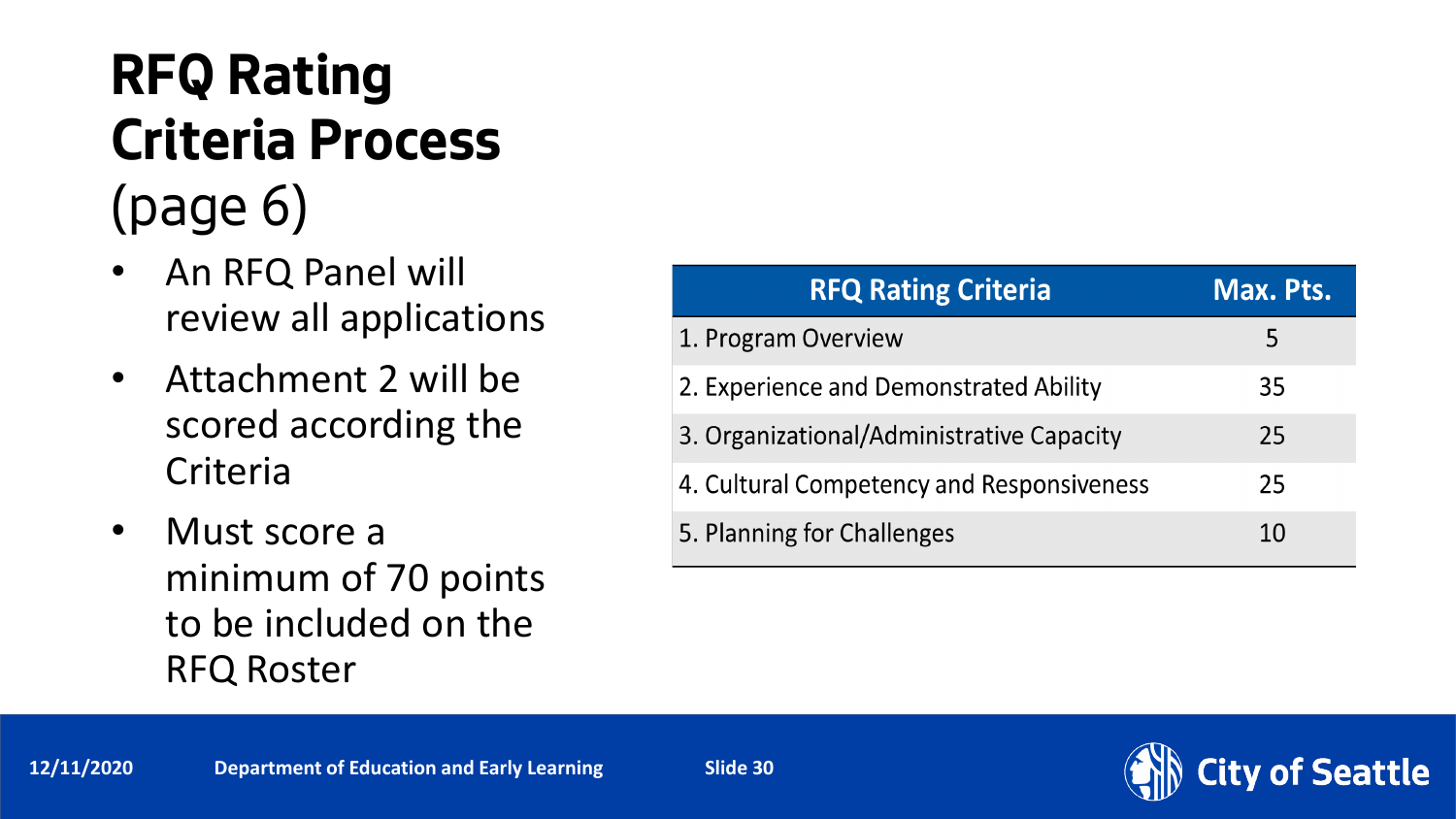# **Next Steps**

**12/11/2020** Department of Education and Early Learning Slide 31

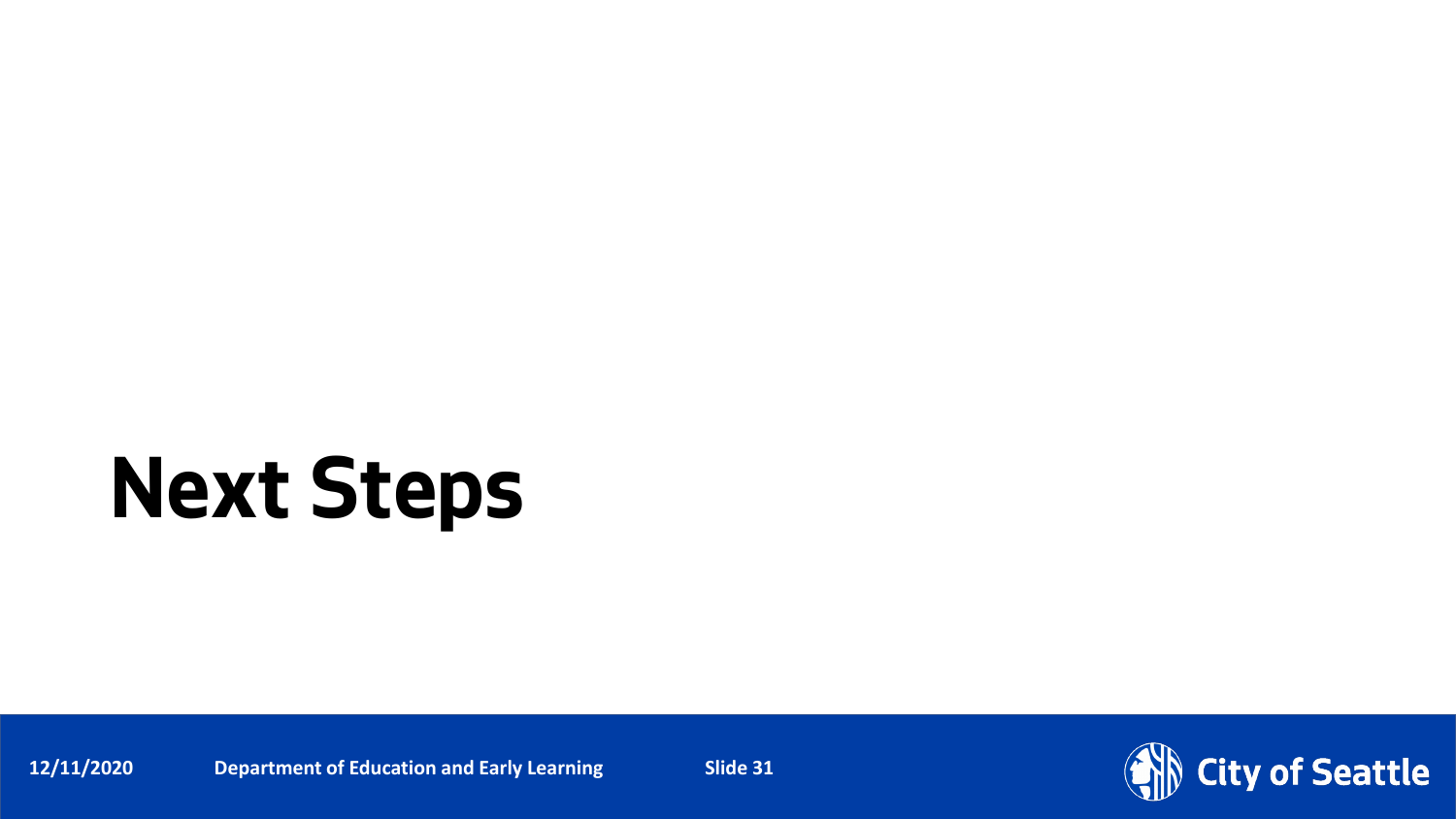## **Next Steps**

- Email complete applications to: [Deelfunding@seattle.gov](mailto:Deelfunding@seattle.gov) **DUE: Thursday January 7, 2021 by 5pm**
- Please use the following naming convention in the subject line of your email **and** for the electronic files attached: [Organization Name] – Seattle Preschool Program RFQ **Example:** ABC Organization – Seattle Preschool Program RFQ

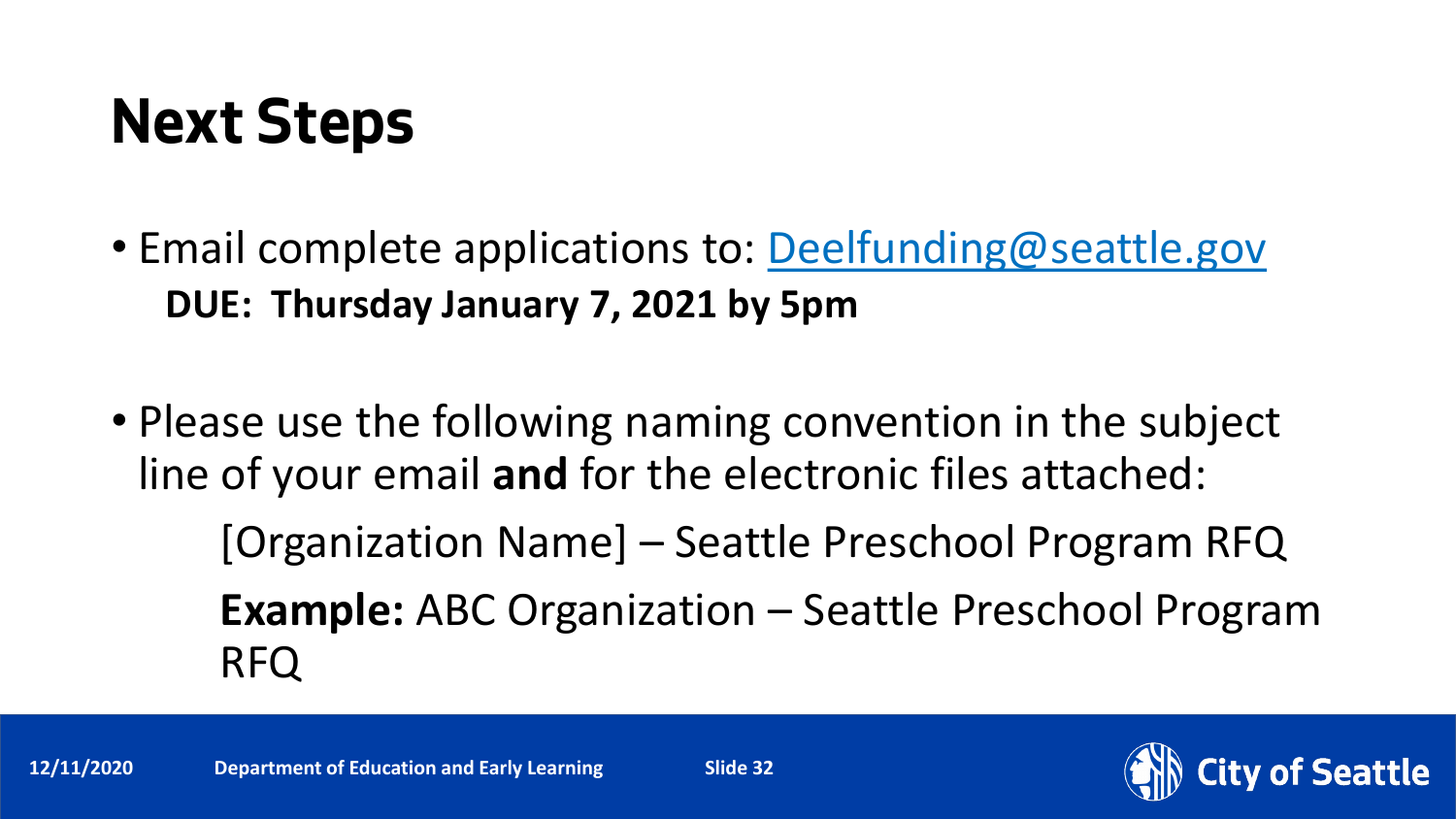## **Next Steps**

If an applicant cannot submit their application electronically, please contact [Deelfunding@seattle.gov](mailto:Education@seattle.gov) by **January 6** to make arrangements for a manual delivery.

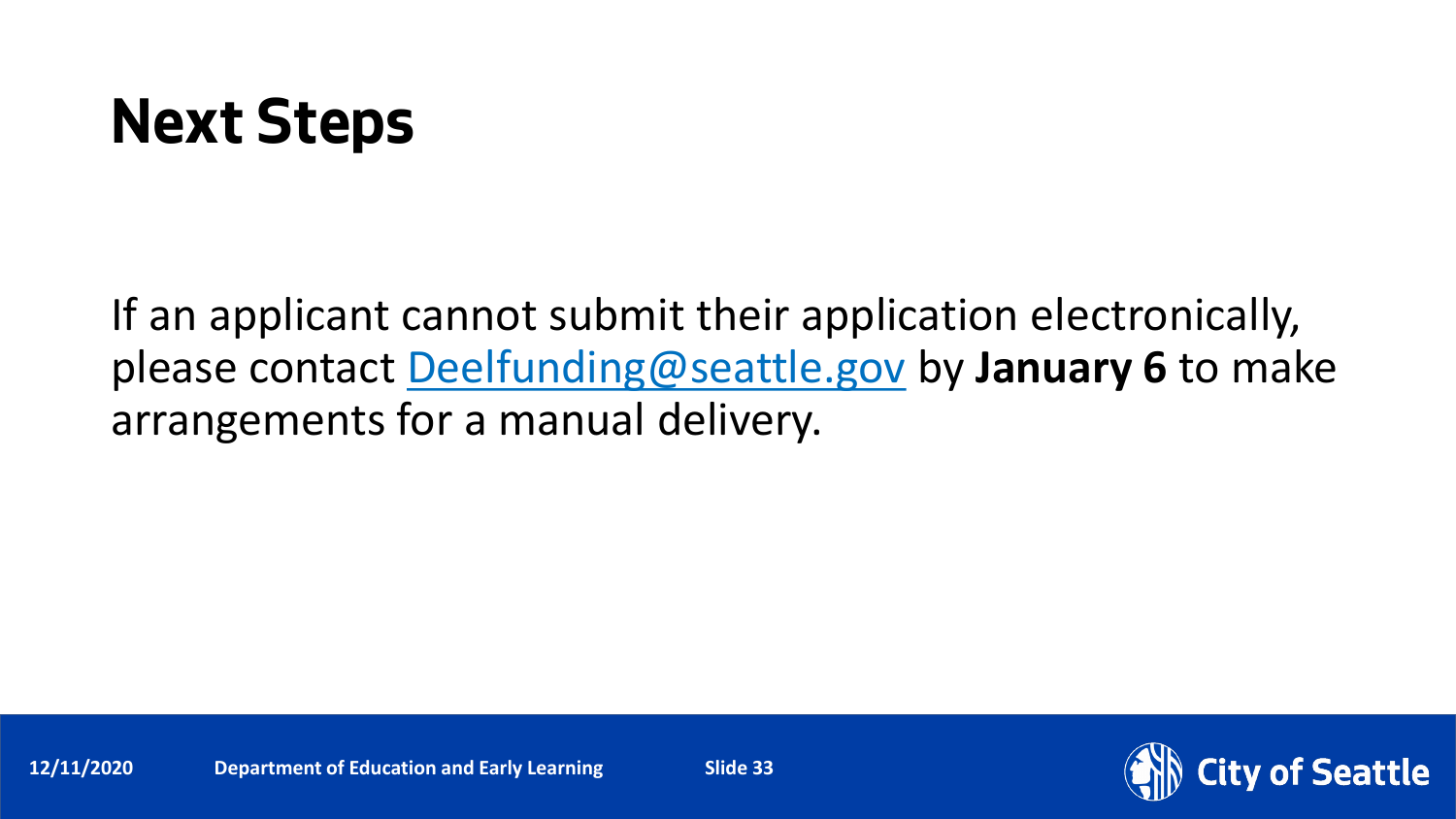# **Tips for Success**

- Read the RFQ thoroughly
	- Pay attention to the RFQ Rating Criteria as you are answering the questions
- Ensure you are submitting ALL attachments
- Refer to the Frequently Asked Questions (FAQ) sheet for this RFQ (accessible via DEEL website)
- Contact [deelfunding@seattle.gov](mailto:education@seattle.gov) with questions well in advance<br>of the deadline

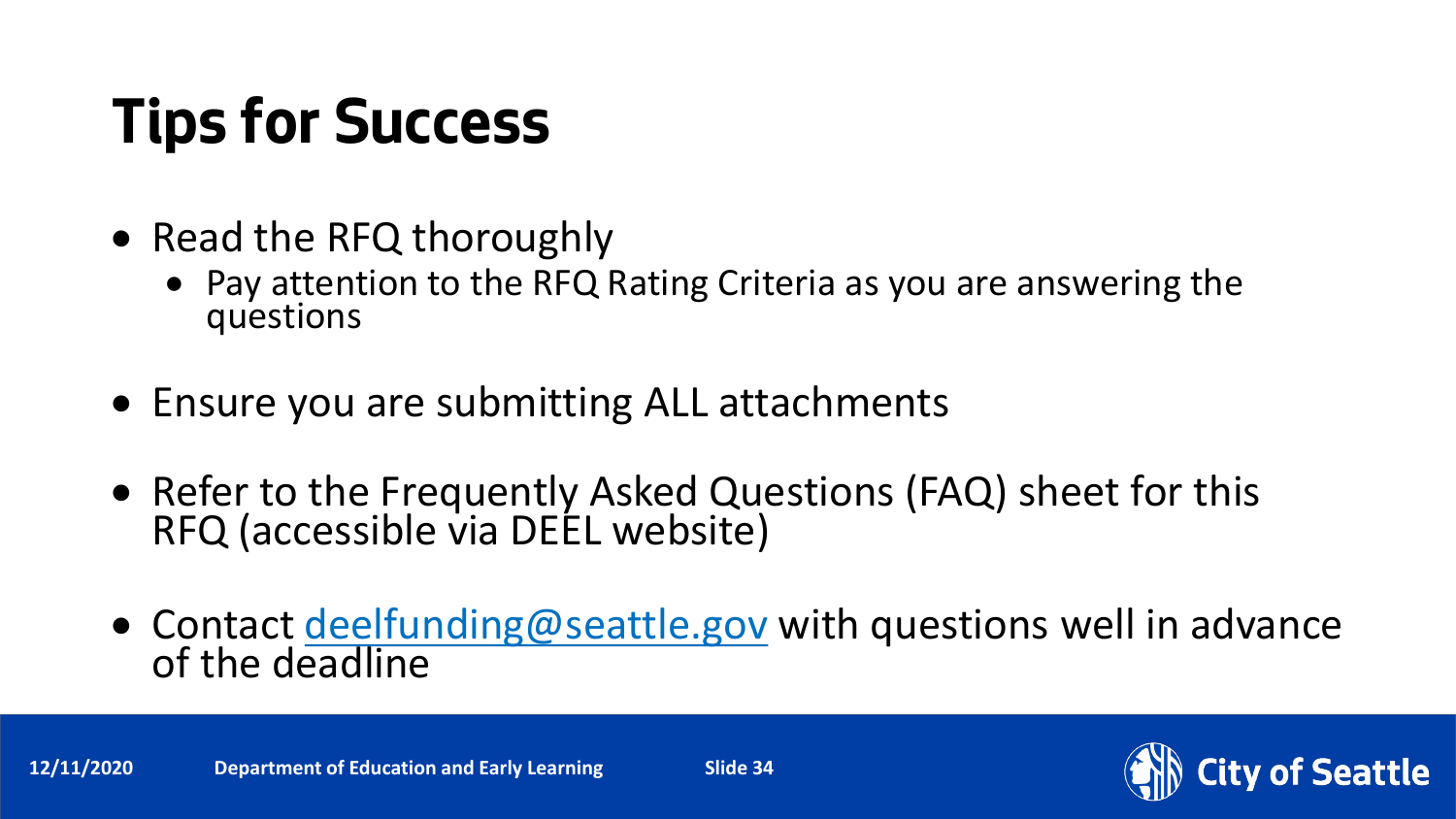## **Questions?**

- Please direct submission process questions to [deelfunding@seattle.gov](mailto:deelfunding@seattle.gov) and include "Question\_ Seattle Preschool Program RFQ" in the subject line
- Final day to submit questions: **Wednesday, December 23, 2020**
- Questions and Answers will be posted online